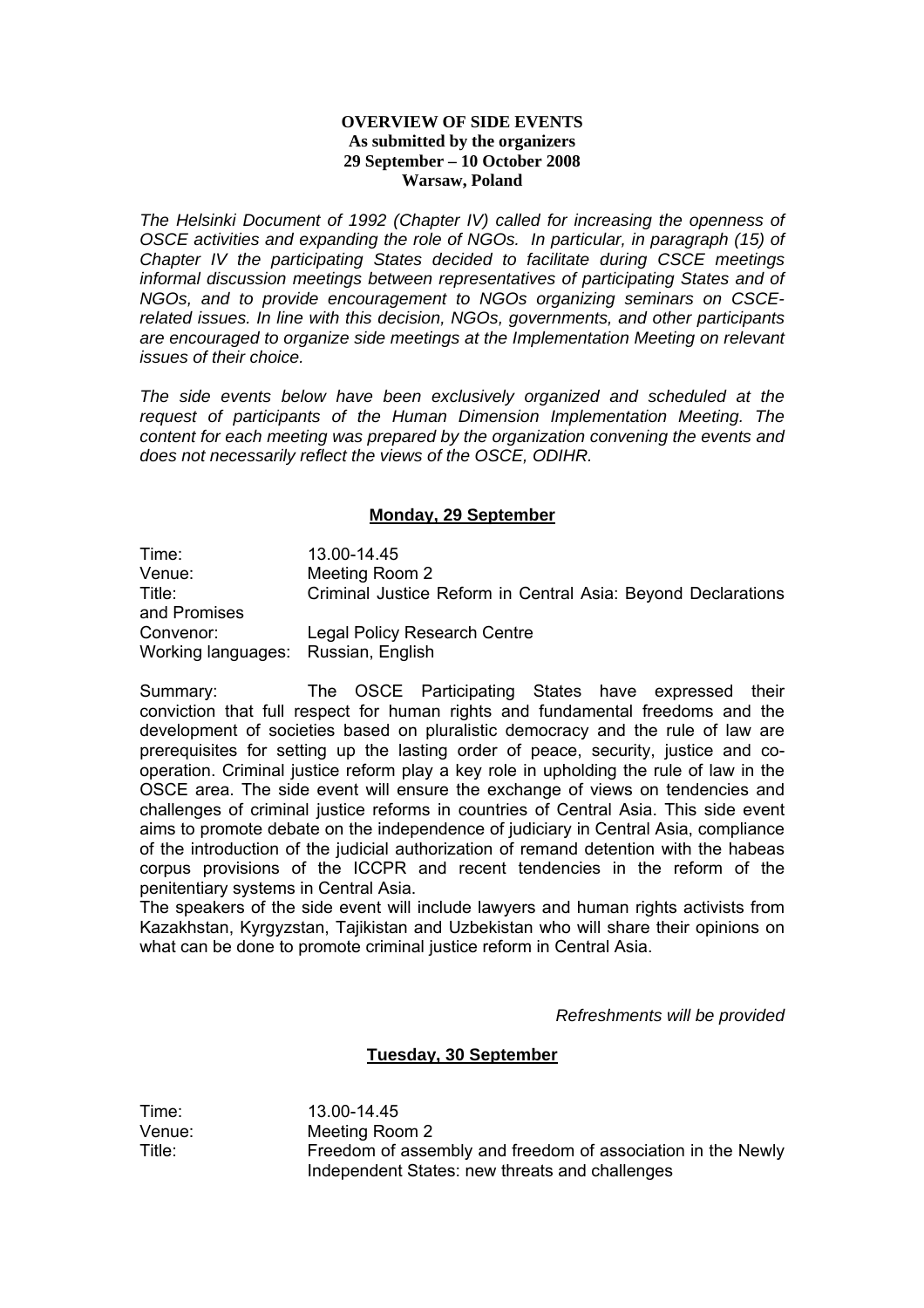Convenor: International Youth Human Rights Movement Moscow Helsinki Group (Moscow, Russia) International resource centre "Human Rights and Civil Actions" (Kharkiv, Ukraine) Working language: English

Summary: Despite efforts to promote international standards on freedom of assembly and association (OSCE Guidelines on Freedom of Peaceful Assemblies, Recommendations of Committee of Ministers of Council of Europe on legal status of NGOs, etc) the situation with those fundamental rights in the Newly Independent States remains problematic. The states continue to narrow the scope of those rights both in terms of legislation and in terms of practice. Representatives of human rights NGOs from those states would speak about threats to freedom of assembly and association in their respective countries and efforts that could be taken to counteract them both on the national and international level.

| Time:                               | 13.00-14.45                                                                     |
|-------------------------------------|---------------------------------------------------------------------------------|
| Venue:                              | Meeting Room 3                                                                  |
| Title:                              | Human Rights House Network. A platform for co-operation and<br>legal protection |
| Convenor:                           | Human Rights House Network                                                      |
| Working languages: English, Russian |                                                                                 |

Summary: The Human Rights Houses are local working communities, united in an international network. This side event will focus on the added value for human rights organizations being a member of the Network. Representatives from the Human Rights Houses in Oslo, Warsaw, London and the Belarusian Human Rights House in exile will present examples of how the concept and joint efforts between the houses could strengthen the protection of human rights defenders. As a respond to the challenges with defending rights and freedoms in national legal systems, two projects will show experience with training of lawyers and human rights defenders to apply international human rights standards in their daily activities. The organizers believe that lawyers and HR defenders working hand in hand on cases of HR violations could contribute to a change of the legal culture in the CIS countries. Results and lessons learned by the project *"Bring International Standards home: - De facto implementation of international obligations of the Republic of Belarus in the field of civil rights and freedoms"* and the ideas of the 2-years project for Armenia, Azerbaijan, Belarus, Georgia, Russia, Tajikistan "International Law in Advocacy. *Electronic Human Rights Education for Lawyers*î will be discussed during the session.

*Representatives from the Human Rights House Network from Belarus, Norway, Poland, UK and Ukraine will attend the panel.*

*Refreshments will be provided* 

Time: 13.15-14.45 Venue: Plenary Hall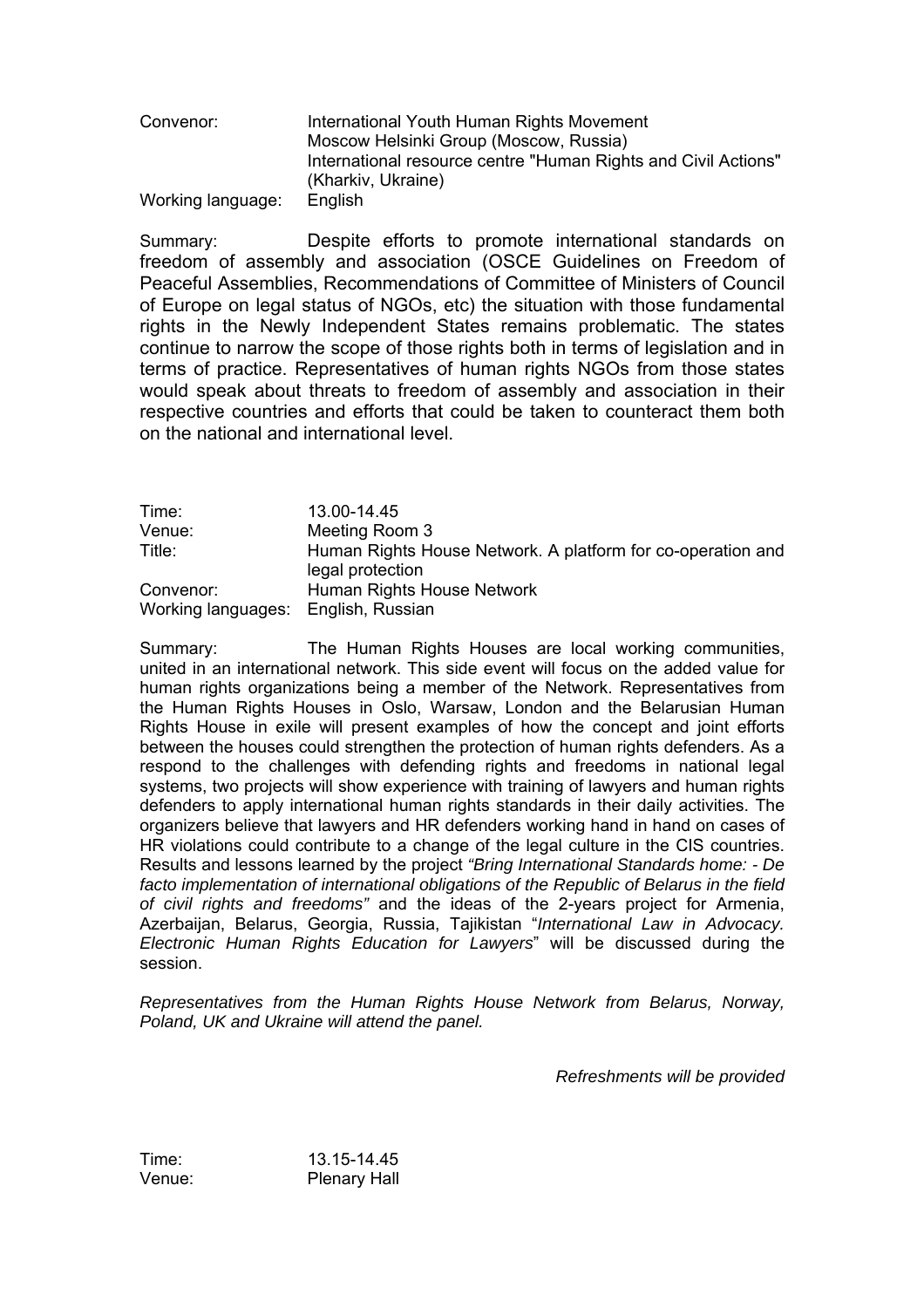Title: Fullfilment of Kazakhstanís OSCE chairmanship commitments Convenor: Freedom House Working languages: Russian, English

Summary: At the 2007 Ministerial Meeting in Madrid Kazakhstan made a number of commitments in order to secure its bid for the Chairmanship of the OSCE in 2010. Kazakhstan promised to implement essential reforms to legislation on the media, political parties and elections by the end of 2008.

Where does Kazakhstan stand on these commitments? How much progress, if any, has been made since Madrid? How can the OSCE and the international community hold Kazakhstan accountable to implement the reforms it promised in order to secure its bid for the Charimanship? Representatives from Kazakhstani civil society organizations and human rights defenders will join international experts to discuss these questions

*Refreshments will be provided* 

------------------------------------------------------------------------------------------------------------

Time: 18.00-20.00 Venue: Meeting Room 1<br>Title: Todav's America Today's American: How Free? Convenor: Freedom House Working language: English

Summary: Freedom House, which is best known for its annual survey of the state of freedom around the world , turns its full attention to the United States for the first time in its new study: **TODAY'S AMERICAN: How Free**? The report examines whether America is sacrificing its essential values in the war against terror and scrutinizes the state of freedom and justice in post-9/11 America.

ìOne of the most important attributes of any democracy is the ability for those within it to look honestly at its strengths and weaknesses and then work to make it better," said Freedom House Research Director Arch Puddington, who co-edited the book. "The findings in this report are not only important for Americans, but for everyone around the globe influenced by the world's only superpower."

**TODAY'S AMERICAN: How Free?** assesses how curbs on civil liberties—including the extension of executive authority without checks and balances, extraordinary rendition, mistreatment of prisoners, and warrantless wiretaps—affect Americans and how the situation compares to previous eras of crisis or conflict in U.S. history.

Thomas O. Melia, Freedom House's deputy executive director and one of the Coauthors of the study, will present the findings.

| Time:                               | 18.00-20.00                               |
|-------------------------------------|-------------------------------------------|
| Venue:                              | Meeting Room 2                            |
| Title:                              | Monitoring Freedom of assembly in Moldova |
| Convenor:                           | Resource Centre for Human Rights          |
| Working languages: Russian, English |                                           |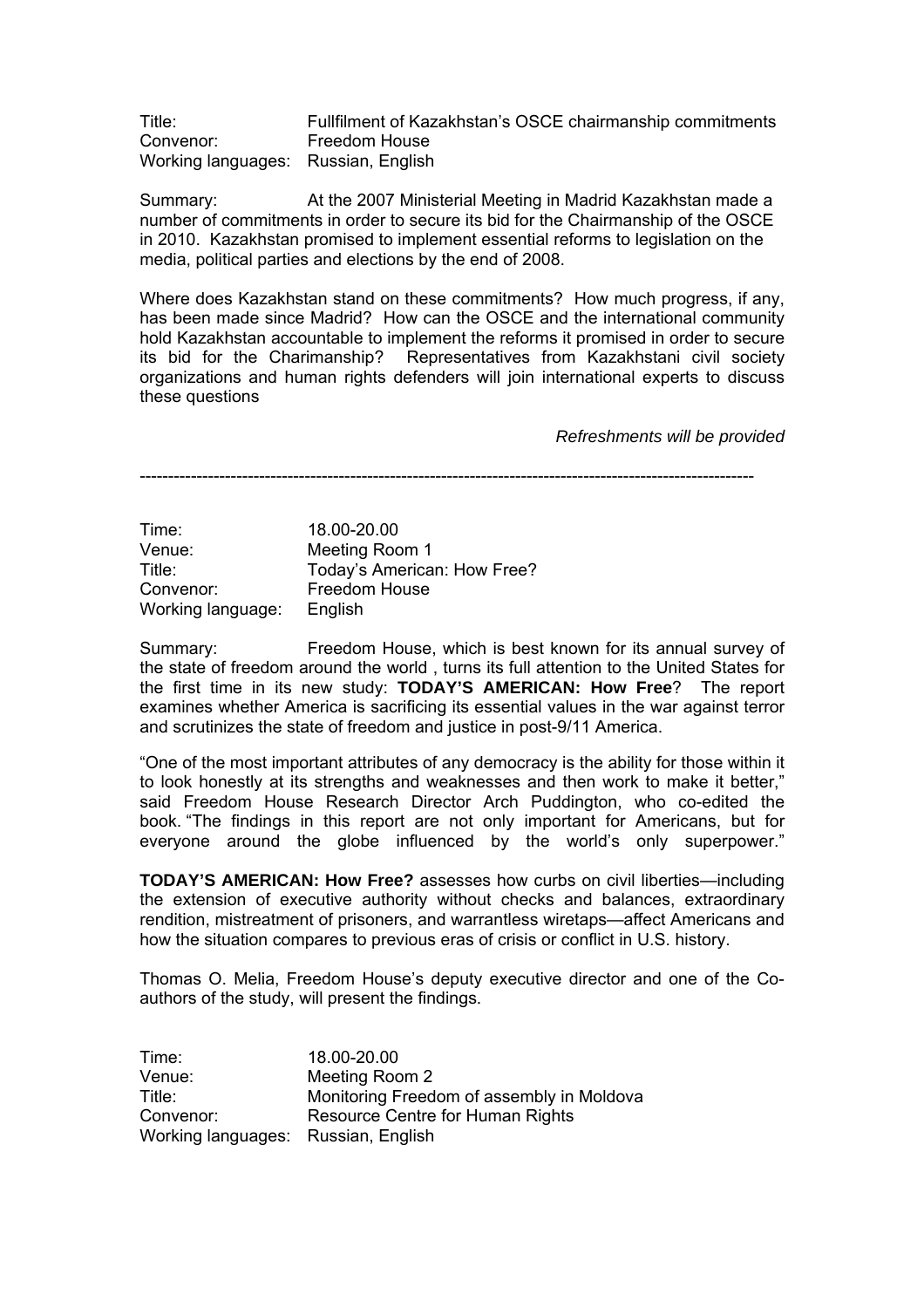Summary: With ODIHR/OSCE support 9 month project monitored assemblies under old law and new law. Conclusions on progress, difficulties & improvements. Report contains recommendations.

# *Refreshments will be provided*

Time: 18.00-20.00 Venue: Meeting Room 3 Title: Regional and country analysis of the situation of human rights defenders in Belarus, Uzbekistan and Russia Convenor: International Federation for Human Rights and World Organisation against Torture Working languages: Russian, English

Summary: This side event is aimed at highlighting the confirmation of strong tendencies of repression designed to hamper independent civil society's capacity for action  $-$  or even silence it completely  $-$  in three OSCE participant States

*Beverages will be provided* 

### **Wednesday, 01 October**

| Time:             | 13.00-14.45                              |
|-------------------|------------------------------------------|
| Venue:            | Meeting Room 1                           |
| Title:            | <b>Cyber Hate Kills</b>                  |
| Convenor:         | International Network Against Cyber Hate |
| Working language: | English                                  |

Summary: This side event will give an overview of the ever-growing relationship between online incitement to hatred and violence and the bloody results. It will focus on hit lists and other forms of threats against Minorities and Human Rights defenders. The event will start with a 'horror-show' video presentation. After this speakers from the Netherlands, Russian Federation, France and other OSCE participating States will go into depth and will also stress the need for follow-up of the June 2004 OSCE Meeting in Paris on the relationship between racist, xenophobic and anti-Semitic propaganda on the Internet and hate crimes.

*Refreshments will be provided* 

Time: 13.00-14.45 Venue: Meeting Room 2 Title: War on Terror or War on Human Rights Convenor: American Civil Liberties Union Working languages: English

Summary: The American Civil Liberties Union will host a panel discussion that will center on how the detention and treatment of terrorism suspects should be handled in the event that the U.S. prison at Guantánamo Bay is shut down. The panel will also discuss the unfair trials currently underway at Guantanamo and proposals aimed at mandating administrative detention for terrorism suspects. Additionally, the panel will look at accountability measures taken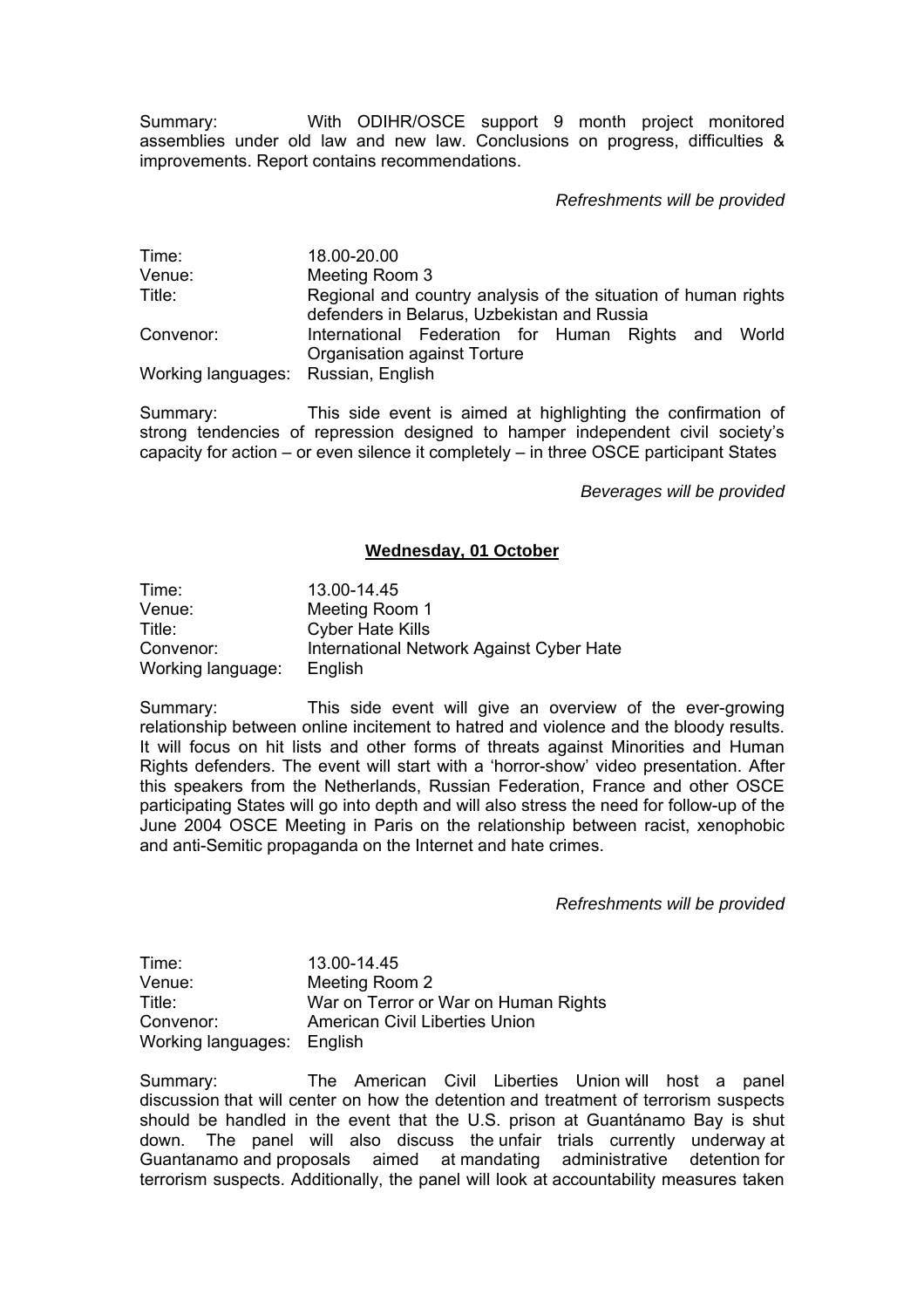or should be taken against officials who ordered torture and secret detention in the so-called global war on terror.

*Refreshments will be provided* 

-----------------------------------------------------------------------------------------------------------------

Time: 18.00-20.00 Venue: Meeting Room 1 Title: Harmonizing the European Approach towards Roma and Sinti: Role of National Governmental Mechanisms Convenor: ODIHR CPRSI/The Office of the Government Council for Roma Community Affairs Czech Government Working languages: English, Romanes

Summary: The rise of intolerance and multiple forms of discrimination against Roma and Sinti populations has seen an increase recently. This is reflected in high level debates across the European Union. The institutions of the European Union and international organizations are presently debating how to effectively approach the integration of Roma and Sinti populations. Many governments have already adopted specific programs and strategies for Roma and Sinti as well as established consultative inter- ministerial bodies and the Governmental Council for Roma Community Affairs in the Czech Republic. The experiences of implementing the OSCE Action plan on Roma and Sinti will be used as platform for the discussion.

The purpose of this side event is to focus on the role of governmental bodies and their influence in formulating and implementing national and local policies that impact Roma and Sinti communities. Participants will discuss the concept of full scale integration, which relies on a three-dimensional approach: 1) human rights and discrimination; 2) social and economic inclusion; and 3) a cultural and ethnic approach. The integrated approach has proved to be the most effective, and includes the participation of Roma and Sinti in the process.

Positive practices, as well as challenges, will be presented. In addition, a definition of the role of governmental advisory bodies and agencies, and civil society will be discussed in order to find a way to use existing experiences and analysis. Conclusions from this side even will be used in the articulation of the preparatory phase of the EU Roma Policy and for a possible Roma Unit within the European Commission.

*Refreshments will be provided* 

Time: 18.00-19.30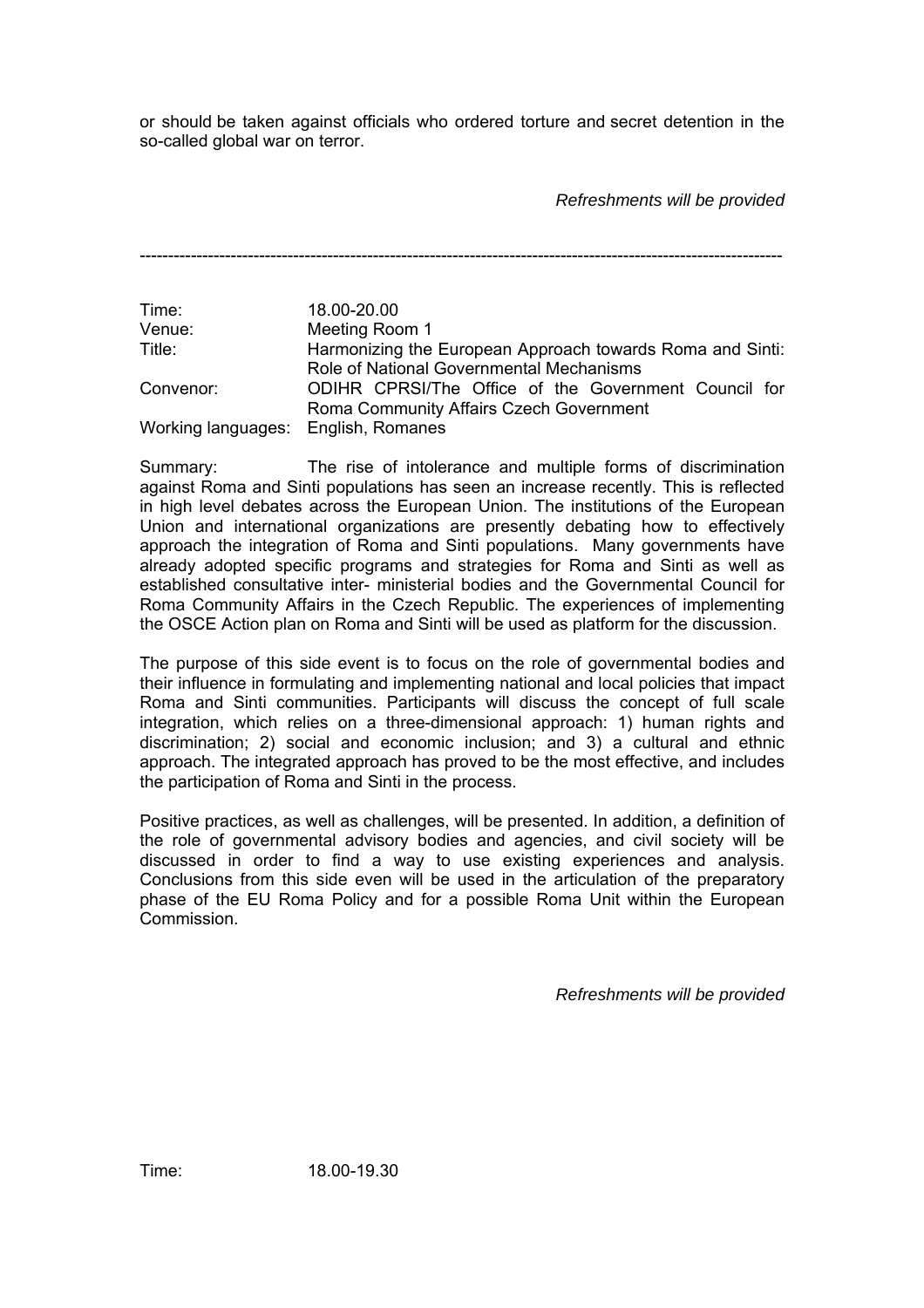| Venue:            | Meeting Room 2                                               |
|-------------------|--------------------------------------------------------------|
| Title:            | Pushing for change? South East Europe's Minorities in the EU |
|                   | <b>Progress Reports</b>                                      |
| Convenor:         | Center for Peace, Croatia, Roma Democratic Development       |
|                   | Association SONCE, Macedonia, Minority Rights Group          |
|                   | International                                                |
| Working language: | English                                                      |

Summary: As the countries of South East Europe move towards EU accession, the European Union's annual country Progress Reports offer a unique opportunity to improve the daily lives of the region's marginalised minorities. But close examination of these Reports and consultation with grassroots communitybased minority groups in Bosnia and Herzegovina, Croatia, Kosovo, Macedonia, Montenegro and Serbia, shows a wide divergence between the EU messages and the realities that minorities face in their day-to-day lives.

At this event, MRG and its partner organisations will present their recently published report "Pushing for Change? South East Europe's Minorities in the EU Progress Reports" which reveals that minority protection has not been given the necessary priority in the EU Reports. The greatest weakness of the Reports is that EU officers do not engage with minorities themselves in a systematic and structured manner. Alongside the in-depth analysis of the Reports and comparisons with treaty body monitoring, grassroots minority organisations give their views and show how the EU Reports could be strengthened to effect real change.

| Time:     | 18.00-20.00                                                   |
|-----------|---------------------------------------------------------------|
| Venue:    | Meeting Room 3                                                |
| Title:    | <b>Combating Torture in Central Asia</b>                      |
| Convenor: | 1. Kazakhstan Bureau for Human Rights and Compliance with the |
|           | Rule of law                                                   |
|           | 2. Voice Of Freedom (Kyrgyzstan)                              |
|           | 3. Republican Bureau for Human Rights and Compliance with the |
|           | Rule of Law (Tajikistan)                                      |
|           | 4. Open Society Justice Initiative                            |
|           |                                                               |

Working languages: Russian, English

Summary: The human rights NGOs from Kazakhstan, Kyrgyzstan and Tajikistan will present the results of monitoring, litigation and research activities on the issues of torture and ill-treatment in respective countries. The speakers will discuss the recommendations addressed to the governments of Central Asian countries on how to improve the compliance with their international obligations regarding prevention, investigation, punishment and reparation for torture.

## *Refreshments will be provided*

## **Thursday, 02 October**

| Time:     | 13.00-14.45                                                                                                                                                    |
|-----------|----------------------------------------------------------------------------------------------------------------------------------------------------------------|
| Venue:    | Meeting Room 1                                                                                                                                                 |
| Title:    | Gender and Security Sector Reform Toolkit Launch: Presenting<br>practical tools in national level implementation of UNSCR 1325 on<br>Women, Peace and Security |
| Convenor: | <b>ODIHR</b>                                                                                                                                                   |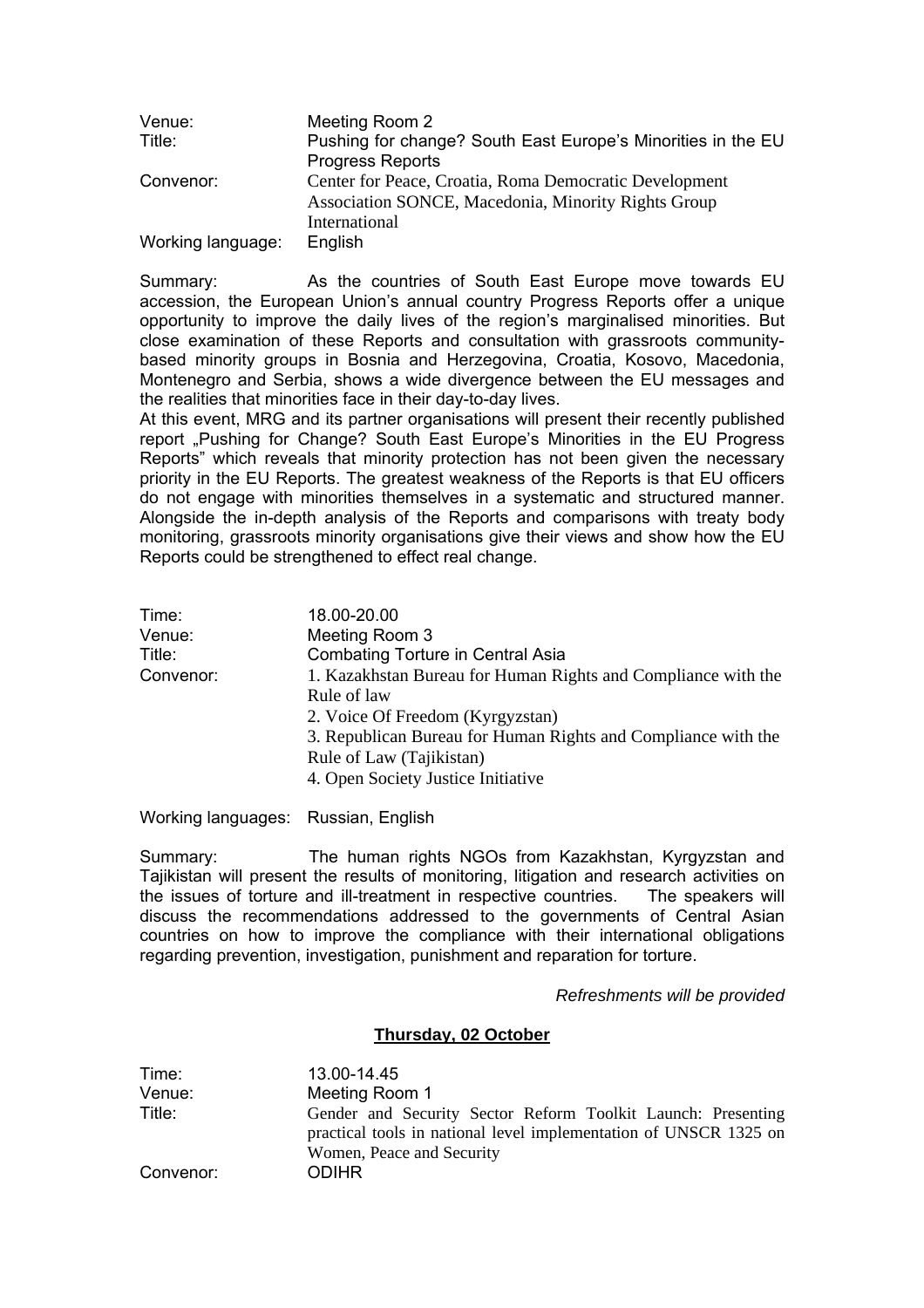Working language: English

Summary: The promotion of the equal role of women and men as beneficiaries and contributing actors in conflict prevention and peace reconstruction processes is a priority for the OSCE. The OSCE Action Plan for the Promotion of Gender Equality and the OSCE Ministerial Council Decision 14/05 Women in Conflict Prevention, Crisis Management, and Post-Conflict Rehabilitation recognize UN Security Council Resolution 1325, which reaffirms "the important role of women in the prevention and resolution of conflicts and in peace-building," and call for OSCE structures to promote the implementation thereof as appropriate and in accordance with their mandate

In order to ensure national implementation of the UNSCR 1325 on women, peace and security, practical actions have to be developed and implemented. Day to day decision- and policy-making processes must include a gender perspective, interventions in security-related matters will be more likely to achieve their intended objectives, have greater impact and support, address and respond to the security needs of men and women, boys and girls.

Such efforts must target relevant actors, primarily those who have an obligation for ensuring the implementation of UNSCR 1325. Actors, and the institutions that they represent, who comprise the security sector, as well as supporting structures, make up the key counterpart in this regard. The Gender and Security Sector Reform Toolkit is a step towards supporting the development of a practical knowledge base.

The launch event reasserts the OSCEís commitment to national level implementation of UNSCR 1325 and the ODIHRís contribution towards supporting participating States in this process. The panel of presenters will consist of OSCE professionals as well as national practitioners.

#### *Refreshments will be provided*

| Time:             | 13.00-14.45                                                               |
|-------------------|---------------------------------------------------------------------------|
| Venue:            | Meeting Room 2                                                            |
| Title:            | Enforced Disappearances: the International Convention and<br>other Issues |
| Convenor:         | <b>ODIHR HRAT/ICAED</b>                                                   |
| Working language: | English                                                                   |

Summary: Enforced disappearances undermine many fundamental human rights, including the rights to life, liberty and security and absolute prohibition against torture, many of the same issues engaged in the fight against terrorism. In countering terrorism "human rights commitments can only be real and effective if they are protected by *procedural safeguards* and if effective remedies are available in cases of alleged abuse of human rights. An additional OSCE commitment specifying that commitments relating to effective remedies and arbitrary detention apply equally to international co-operation in the fight against terrorism would help to clarify that human dimension commitments are not ignored in the international fight against terrorismî (Report submitted to OSCE Ministerial Council in response to MC Decision No. 17/05, 10 November 2006, para. 91).

The International Convention for the Protection of All Persons from Enforced Disappearance was adopted by the United Nations General Assembly on 20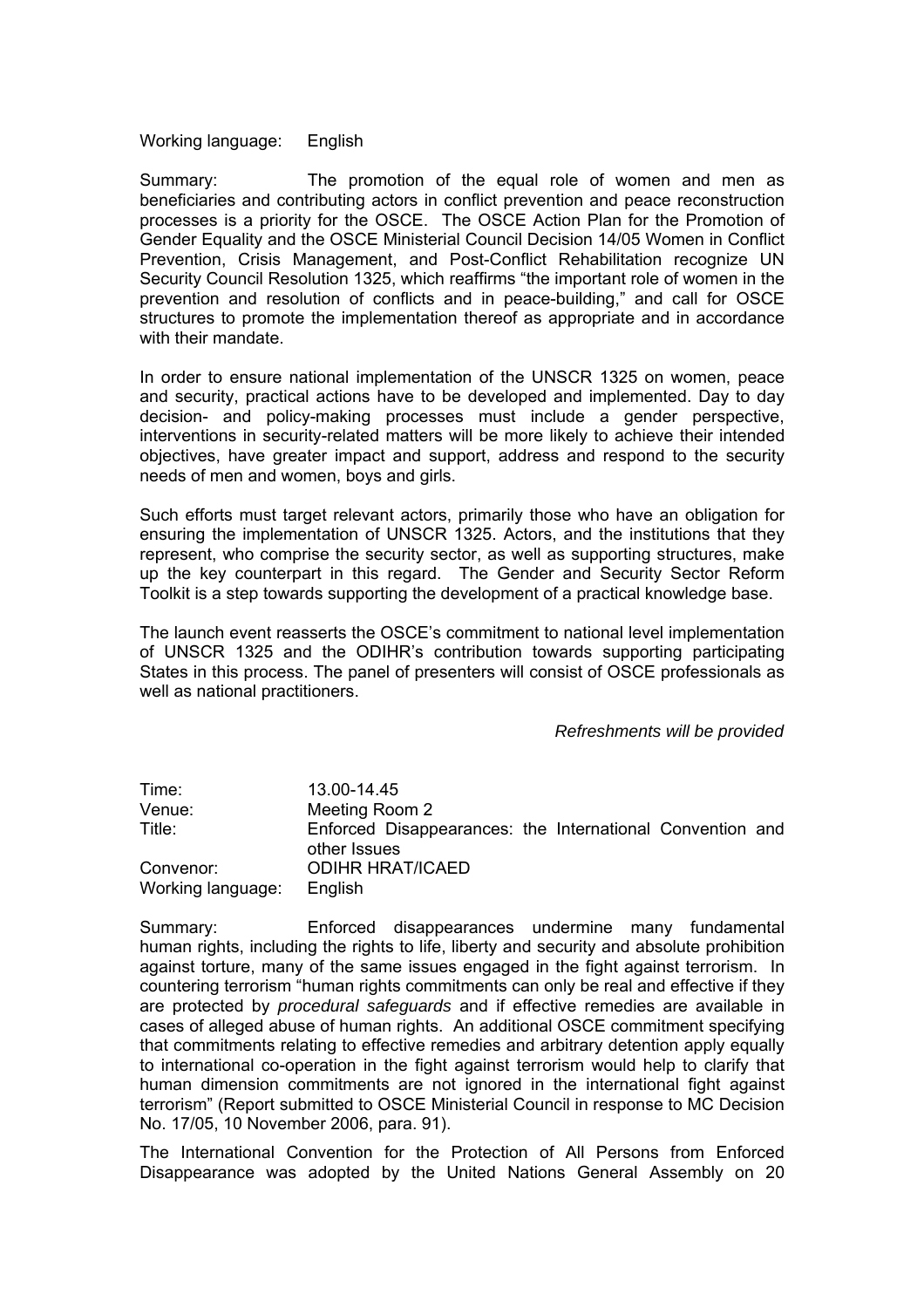December 2006. Thus far, only two of the OSCE's participating States have ratified (or acceded) to the Convention, Albania and Malta. A roundtable on this important Convention would promote a greater understanding of two of the major components of Working Session 4 (counter-terrorism and the prevention of torture), and promote knowledge of this very new and fundamental international instruments within the OSCE region, as well as encourage pS to ratify the Convention and/or initiate discussion about a possible new OSCE commitment in this field in line with ODIHRís position (as referenced above).

The International Coalition against Enforced Disappearances (ICAED) gathers organisations of families of disappeared and NGO's that work in a non-violent manner against the practice of enforced disappearances at the local, national and international level. The principal objective of ICAED is an early ratification and effective implementation of the International Convention for the Protection of all Persons from Enforced Disappearances.

*Refreshments will be provided* 

| Time:              | 13.00-14.45                                            |
|--------------------|--------------------------------------------------------|
| Venue:             | Meeting Room 3                                         |
| Title:             | International Drug Policy: the Unintended Consequences |
| Convenor:          | Global Drug Policy program, Open Society Institute     |
| Working languages: | English, Russian                                       |

Summary: In the last ten years, international drug policy has failed to reach its targets of reducing the production, distribution and use of drugs. Instead, opiate production has doubled and cocaine production has risen by 20%. Policies which focus on eliminating drugs from society not only fail to curb the drug problem but often exacerbate other major issues. An injection-driven HIV epidemic is at large in many of the post-Soviet countries, prisons are overflowing with inmates on minor drugs charges in the United States (approx. half a million). In other parts of the world, the human rights of drug users are severely violated in the name of treatment, examples of which include being chained up in Indonesia or forced into labour camps in China. All of these serious consequences stem from the misconception that it is possible to eradicate the centuries-old culture of drug use from society.

The Global Drug Policy program wishes to draw attention to the rights of individuals being violated in the 'war on drugs' as well as to discuss how NGOs can help determine the future path of international drug policy.

*Refreshments will be provided* 

Time: 13.15-14.45 Venue: Plenary Hall Title: Addressing Hate-Motivated Crimes against Roma & Sinti: Trends and Challenges Convenor: ODIHR CPRSI & TND/Human Rights First Working languages: English, Romanese

Summary: The Action Plan on Improving the Situation of Roma and Sinti Within the OSCE Area (MC Decision 3/03), specifically Chapter III. Combating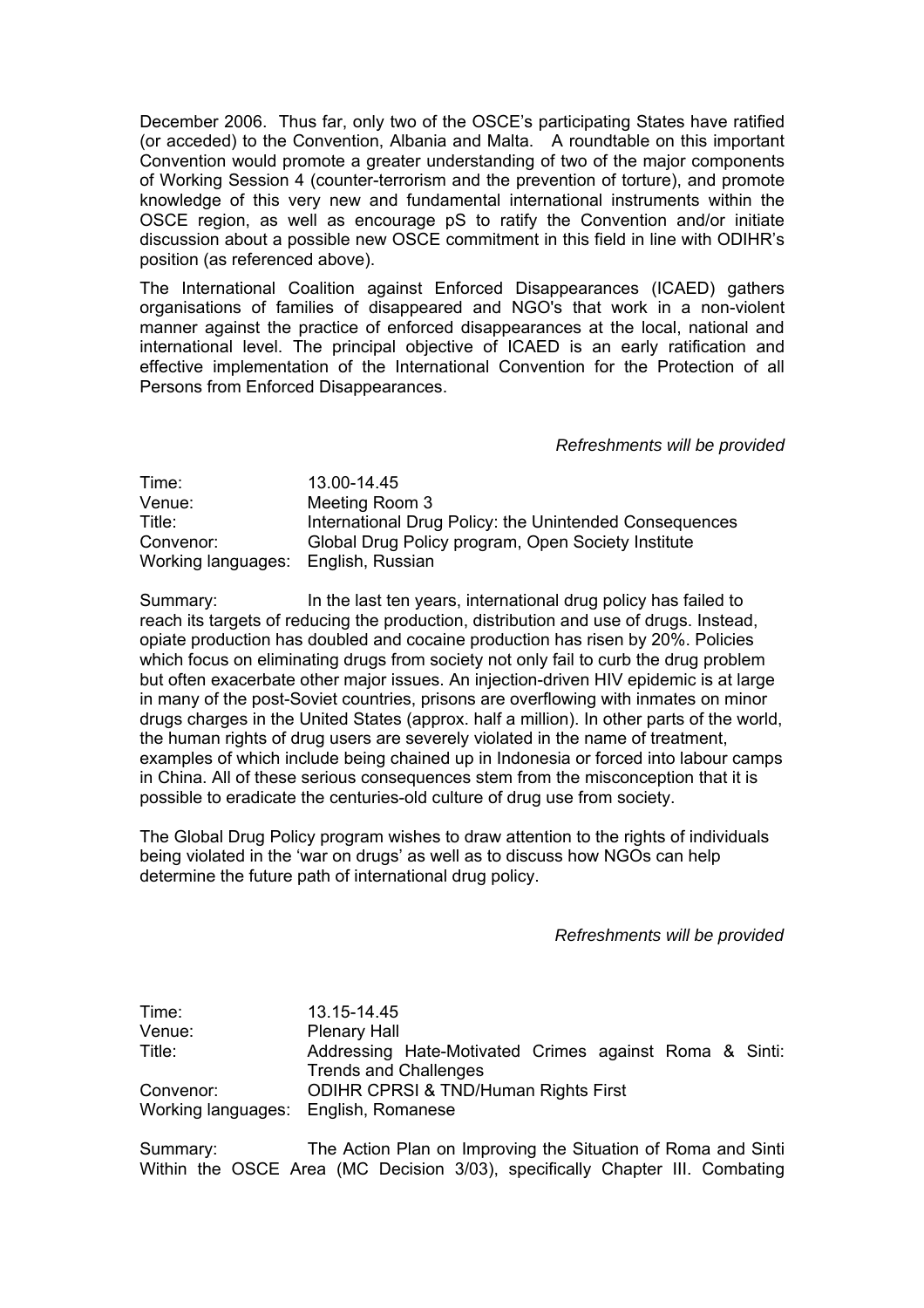Racism and Discrimination, provides the framework for addressing racial violence perpetrated against Roma and Sinti.

Throughout the OSCE region, hate-motivated crimes against Roma and Sinti continue to occur. As Europe's largest ethnic minority, Roma and Sinti are persistently targeted by individuals, groups, and law enforcement officials with violence, and racism. This is given impetus and legitimacy by regular racist anti-Roma speeches by high level politicians. The recent expansion of the Europe Union has been accompanied by increased racist and xenophobic speech and violence against the Roma, especially in some older EU member states, most notably since the accession to the EU of Romania and Bulgaria.

Given the lack of accurate data on Roma and Sinti populations, it is often difficult to conceive and implement preventative programs that address the intolerance and discrimination against this minority. Additionally the absence of strong monitoring mechanisms regarding bias motivated crime against Roma and Sinti makes difficult to challenge complacency about the extent to which they are victims of biasmotivated violence.

The objectives of this side event are to provide an overview of the situation of biasmotivated incidents occurring against Roma and Sinti; to raise awareness of governments of the need to respond more vigorously to bias-motivated violence against Roma and Sinti, in accordance with the obligations of participating States; and to provide a forum to discuss how civil society can improve the process of monitoring and reporting on cases of bias-motivated crimes and incidents, by national competent bodies, ODIHR and other international actors mandated to fight hate crimes.

*Refreshments will be provided* 

| Time:             | 18.00-20.00                                                                                                                                                                           |
|-------------------|---------------------------------------------------------------------------------------------------------------------------------------------------------------------------------------|
| Venue:            | Meeting Room 1                                                                                                                                                                        |
| Title:            | Efforts of the civil society in Russia, Georgia and other<br>countries to counteract aggressive nationalism and                                                                       |
| Convenor:         | propaganda of hate in light of the Russian-Georgian conflict<br>International Youth Human Rights Movement, Moscow Helsinki<br>Group (Russia), Public Movement "Multinational Georgia" |
| Working language: | (Georgia), Foundation of Legal Technology Development<br>(Belarus)International Coalition against Hate<br>English                                                                     |

Summary: The situation of military conflict between Russia and Georgia led to wide proliferation of hate speech, war propaganda and unbalanced coverage on both sides. The side event will discuss efforts that the non-governmental organizations undertake to counteract that and present recommendations for civil society and international bodies. Findings of the International monitoring mission to Georgia, that took place on August 25-27 would also be presented and discussed.

# **Friday, 03 October**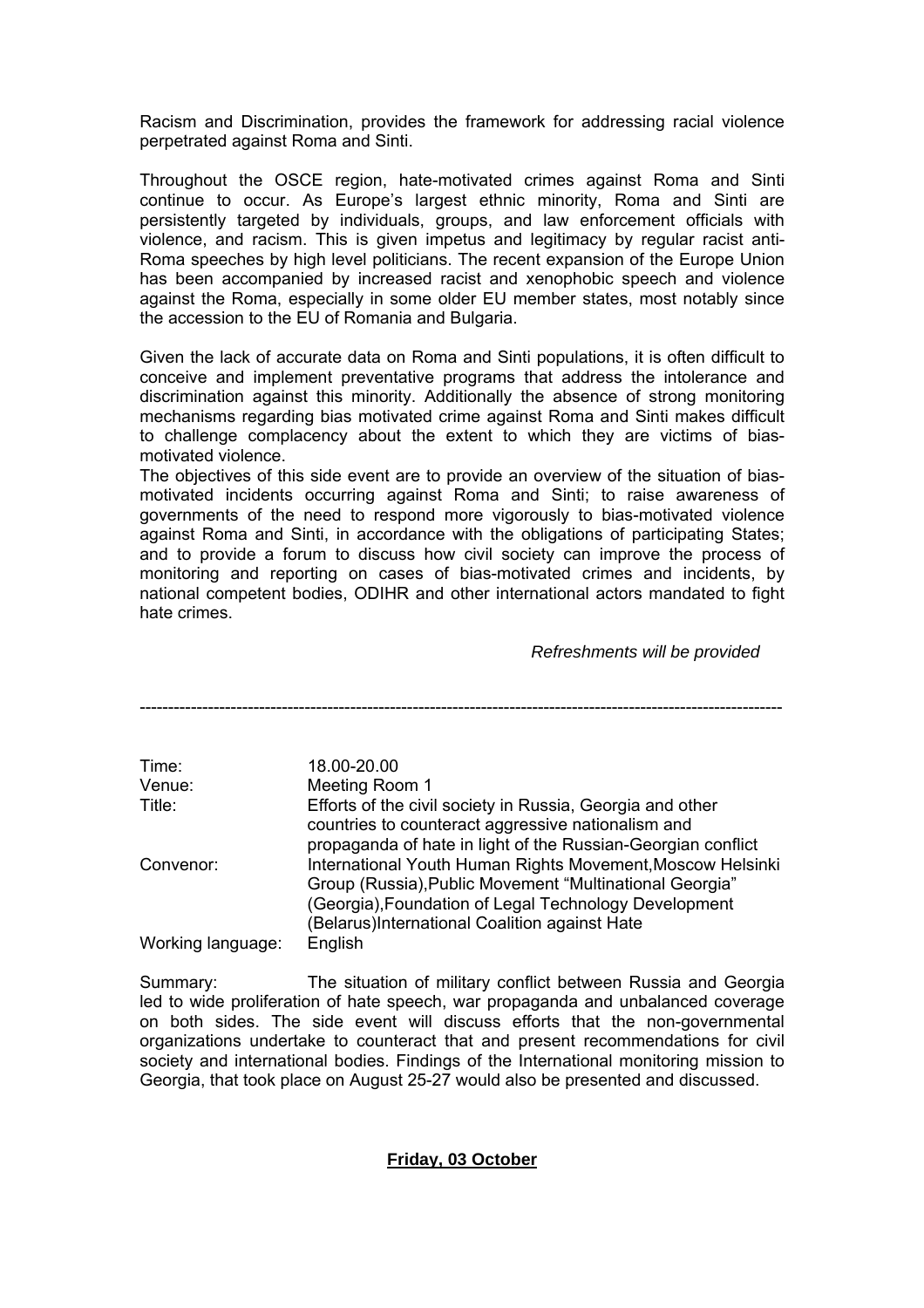| Time:             | 13.00-14.45                                 |
|-------------------|---------------------------------------------|
| Venue:            | Meeting Room 1                              |
| Title:            | <b>Education in Post-Conflict Societies</b> |
| Convenor:         | OSCE Mission to Bosnia and Herzegovina      |
| Working language: | English                                     |

Summary: Education systems in post-conflict societies are often characterised by elements of intolerance, segregation and discrimination. Instead of fostering tolerance, respect for diversity and reconciliation, education in those cases contributes to further division and can eventually jeopardize stability and security.

The OSCE Mission to BiH  $-$  starting from its own experience  $-$  wants to facilitate a discussion on how to address these issues and discuss ways to raise awareness about human rights education as not just a human rights issue but a security issue. The discussion could also provide good practices and examine the feasibility and effectiveness of main-streaming human rights issues in the curricula and/or providing extra-curricular activities.

## *Refreshments will be provided*

| Time:             | 13.00-14.45                                               |
|-------------------|-----------------------------------------------------------|
| Venue:            | Meeting Room 2                                            |
| Title:            | Challenging Intolerance against Muslims through education |
| Convenor:         | ODIHR TND                                                 |
| Working language: | English                                                   |

Summary: Various studies conducted by international agencies and academic institutions indicate increasing intolerance towards minority communities and religions throughout the OSCE region. A review of these studies shows that Muslim communities are highly vulnerable to prejudice, discrimination and intolerance in general. Personal stereotypes, institutional politics of prejudice, discrimination and exclusion have had an impact on the psychological well-being of Muslim minority communities, their sense of belongingness, their economic opportunities, their social integration, their expectations for future co-existence and the educational careers of their children.

There are various ways of combating intolerance against Muslims in the OSCE region. Since intolerant attitudes tend to develop at a young age, educational institutions have a special role to play, and teaching inspired by core human rights principles as well as principles of mutual respect and understanding can have positive consequences.

In this side event, the participants will reflect on the role that education in formal and informal education settings can play in countering intolerant attitudes and behaviors towards Muslims. The discussions will revolve around recent developments, key challenges, opportunities and barriers, lessons learned, effective and less effective methodologies and approaches, and examples of good practice from throughout the OSCE region. Special attention will be devoted to three on-going ODIHR projects that aim to address intolerance towards Muslims through educational means:

- 1. To create a network of professionals interested in this topic
- 2. To develop guidelines for educators
- 3. A mapping exercise of good practice in the OSCE region

*Refreshments will be provided*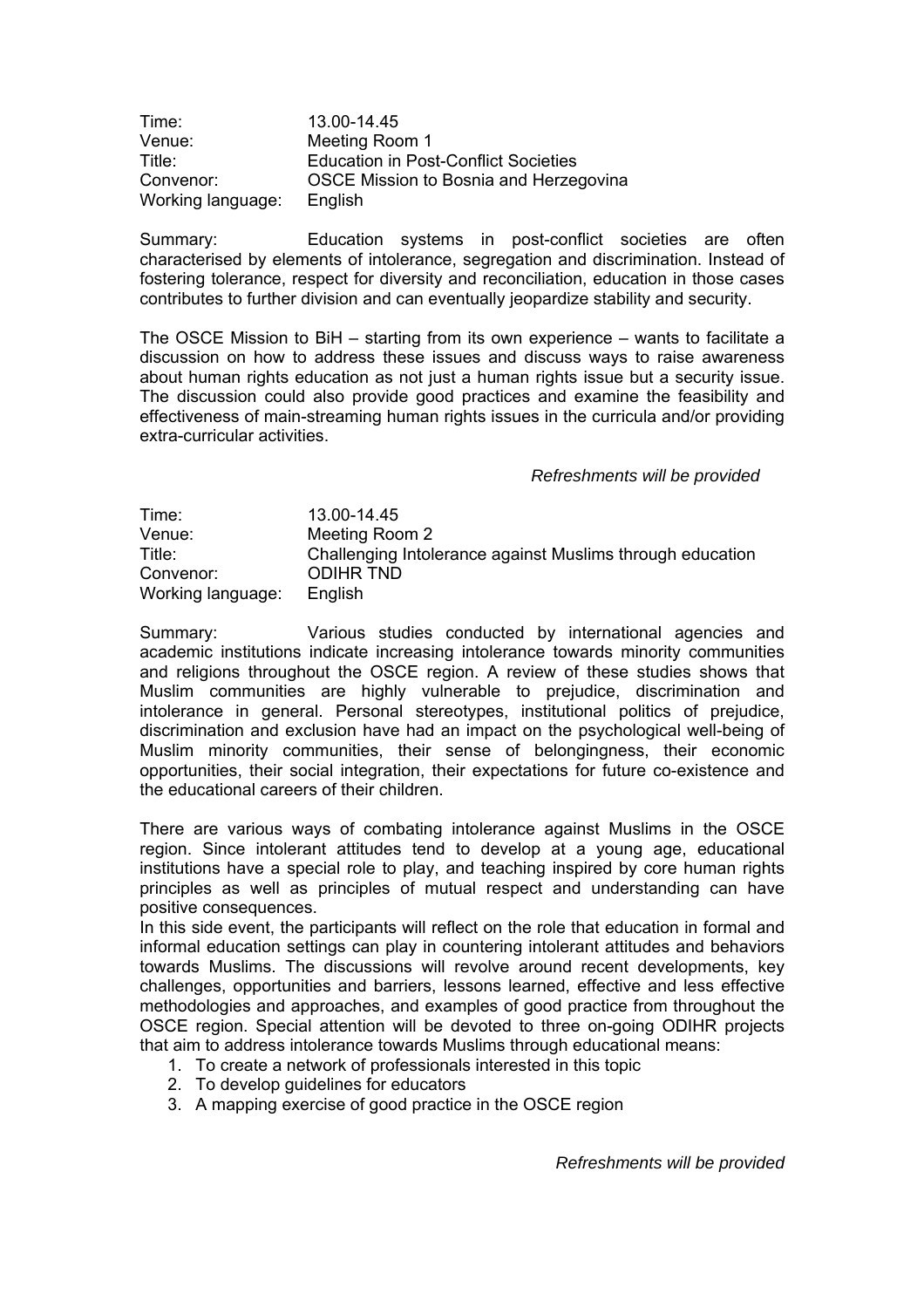| Time:             | 13.00-14.00                          |
|-------------------|--------------------------------------|
| Venue:            | Meeting Room 3                       |
| Title:            | Educating Our Youth in Human Rights  |
| Convenor:         | Youth for Human Rights International |
| Working language: | English                              |

Summary: Find out what Youth for Human Rights International is and how they are educating youth around the globe in human rights. Learn about their tools, unique 30 ads each depicting one article of the Universal Declaration of Human Rights and Teacherís Manual on human rights. The event will not only teach you about this organization but also give you a forum to express yourself on this vital issue of educating our future generations in their human rights

### *Refreshments will be provided*

| Time:                               | 13.15-14.45                                                                 |
|-------------------------------------|-----------------------------------------------------------------------------|
| Venue:                              | <b>Plenary Hall</b>                                                         |
| Title:                              | Experiences with the Human Rights Ombudsman in Central<br>Asia and Caucasus |
| Convenor:                           | Human Rights Centre (Tajikistan)                                            |
| Working languages: Russian, English |                                                                             |

Summary: Participating States have had varying experiences with the establishing and utilizing the Institution of the Human Rights Ombudsman. This session will give an overview of the Human Rights Ombudsman Institution in Central Asia and the Caucasus and will encourage a dialogue amongst peers and stakeholders (NGOs, Government and IOs).

*Refreshments will be provided* 

#### **Monday, 06 October**

| Time:     | 13.00-14.45                                                 |
|-----------|-------------------------------------------------------------|
| Venue:    | Meeting Room 1                                              |
| Title:    | The Rise of Anti-Immigrant Coalitions and Hate Incidents:   |
|           | Implications for the Integration and the Rights of Migrants |
| Convenor: | <b>COJEP</b> International                                  |
|           | Working languages: English, French, German                  |

Summary: Anti-immigrant coalitions and platforms continue to rise both in parliaments and in civil society across the OSCE area. Public hostility to immigration is becoming mainstream, contaminating all colors of political discourse. Migrants are portrayed as a "threat" to the economic well-being and the "values" of citizens of established democracies, in complete disregard of their contributions to the local economies. Discrimination and hate incidents against migrants, documented by expert agencies and NGOs, are also on the rise. Immigration and integration policies are being formulated under pressure from anti-immigrant political movements, often neglecting or circumventing international human rights standards.

COJEP International, an International NGO which operates in 14 countries in the field of human rights, youth, democracy and anti-discrimination, aims to deepen the discussion on discrimination against migrants during this side event. Participants will be encouraged to share their experiences as well as recommendations on how best to respond to anti-immigrant political trends and hate incidents.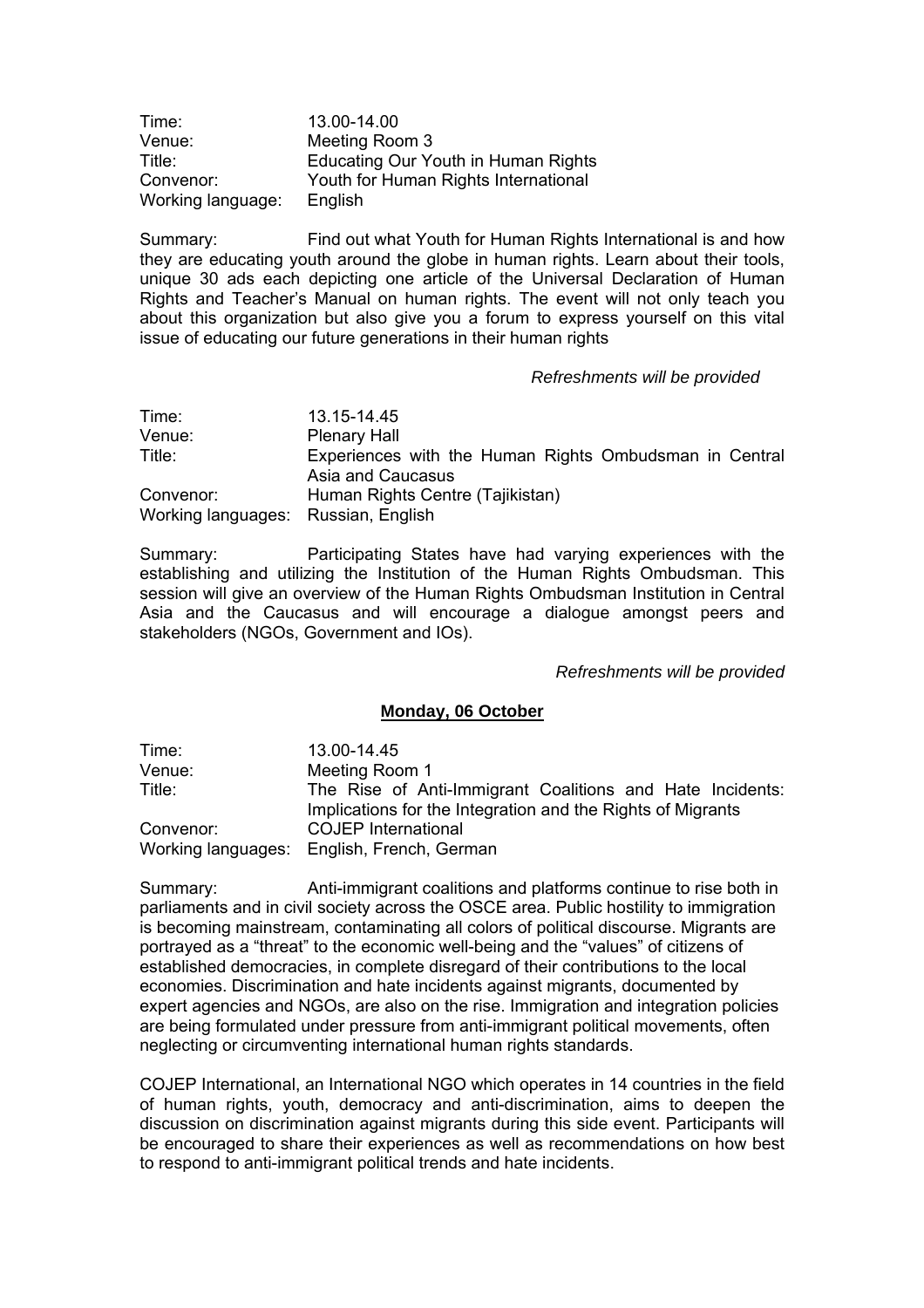*Refreshments will be provided* 

| Time:             | 13.00-14.45                                          |
|-------------------|------------------------------------------------------|
| Venue:            | Meeting Room 2                                       |
| Title:            | Launch of the annual report "Hate Crimes in the OSCE |
|                   | Region: Incidents and Responses"                     |
| Convenor:         | <b>ODIHR TND Program</b>                             |
| Working language: | English                                              |

Summary: During this event, the ODIHR will present key findings of the 2007 annual report *Hate Crimes in the OSCE Region: Incidents and Responses.* The participants will also be introduced with the ODIHR's tools to support OSCE States in combating hate crimes and promoting mutual respect and understanding, with a particular emphasis on the development of hate crime legislative guidelines.

*Refreshments will be provided* 

| Time:             | 13.00-14.45                                                                                  |
|-------------------|----------------------------------------------------------------------------------------------|
| Venue:            | Meeting Room 3                                                                               |
| Title:            | Presentation: the Russian Orthodox Church's Basic Teaching<br>on Dignity, Freedom and Rights |
| Convenor:         | <b>Moscow Patriarchate</b>                                                                   |
| Working language: | English                                                                                      |

Summary: 26 June, 2008 the Council of Bishops of the Russian Orthodox Church (Moscow Patriarchate) adopted the Russian Orthodox Churchís Basic Teaching on Human Dignity, Freedom and Rights.

The document is a result of the two-year's drafting process done by the working group of the Orthodox clergymen, theologians, lawyers, philosophers, journalists and pubic figures. The drafting work was headed by the chairman of the Moscow Patriarchate's Department for External Church Relations Metropolitan Kirill of Smolensk and Kaliningrad.

The Moscow Patriarchate's representatives will present the main ideas of the abovementioned document which is believed to enrich human rights discussion with new ideas.

| Time:     | 13.15-14.45                                                                                   |
|-----------|-----------------------------------------------------------------------------------------------|
| Venue:    | <b>Plenary Hall</b>                                                                           |
| Title:    | Implementing an integrated approach to economic migration,<br>social cohesion and development |
| Convenor: | COE                                                                                           |
|           | Working languages: English, French, Russian                                                   |

Summary: The Council of Europe is committed to improving human rights in the context of migration through international dialogue and co-operation between receiving, origin, and transit countries.

The interconnections between migration, social cohesion and development make migration and the welfare of migrants a vital concern for member states of the Council of Europe. Their proper management necessitates an integrated approach.

Protecting the human rights of migrant workers, and their families and persons of immigrant background, in particular through the enforcement of the principles of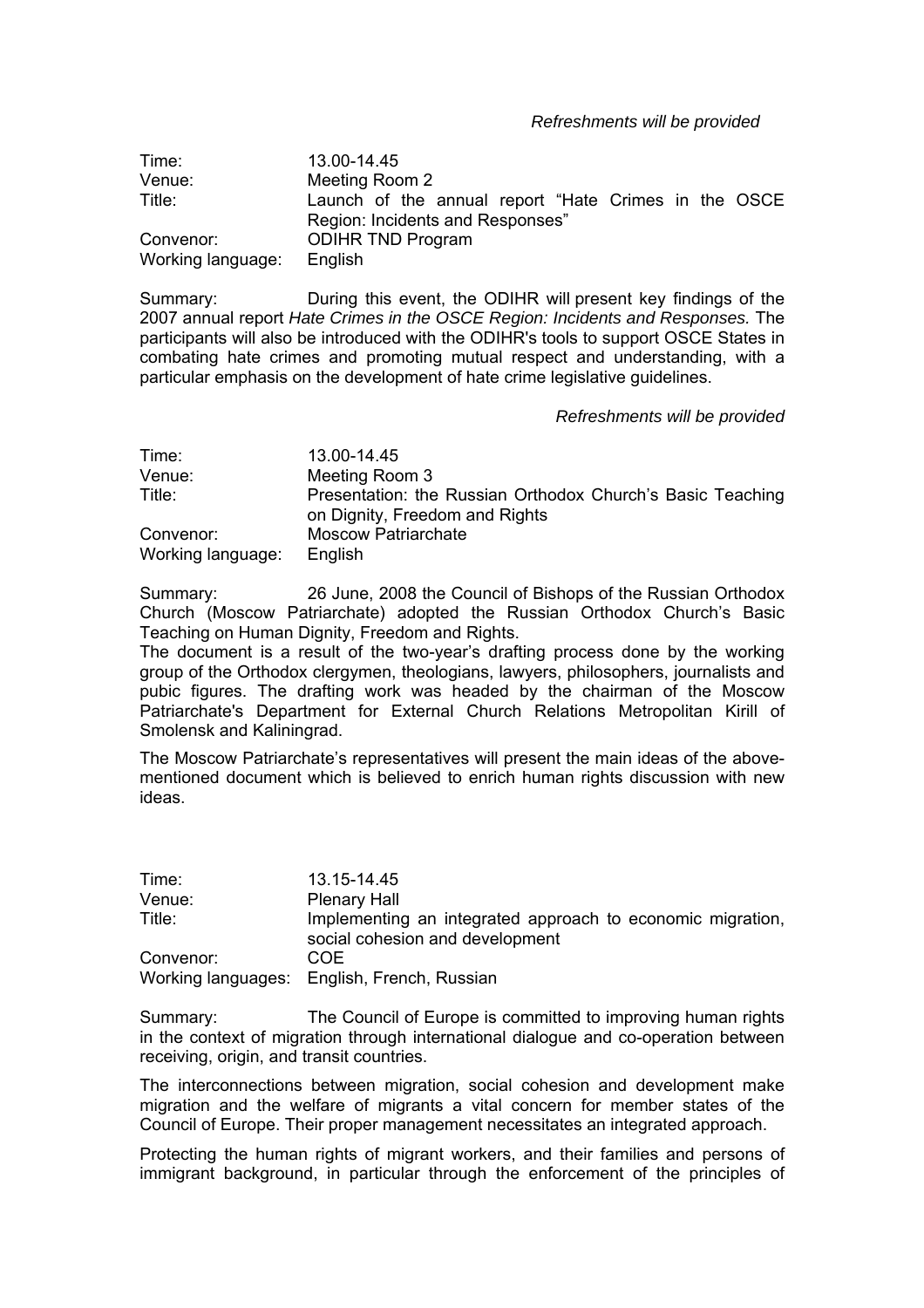equal treatment and non-discrimination in the labour market, are essential elements in promoting an integrated approach.

These issues have been discussed at the latest Council of Europe Conference of ministers responsible for migration affairs on "*Economic migration, social cohesion and development: towards an integrated approach*", held in Kiev on 4-5 September 2008.

The side event will give an opportunity to present the results of the Conference and allow to have an exchange of views on :

- what are the essential elements of an integrated approach to migration ?
- how can an integrated approach be successfully implemented ?

what has to be done to create synergies between all involved stakeholders, in particular international organisations and civil societies?

*Refreshments will be provided* 

| Time:     | 13.00-14.45                                                                                            |  |
|-----------|--------------------------------------------------------------------------------------------------------|--|
| Venue:    | <b>EU Presidency Room</b>                                                                              |  |
| Title:    | The role of local authorities in combating discrimination-<br>practical examples from cities in the EU |  |
| Convenor: | France/European Union, Permanent Representation of France<br>to the OSCE, FRA                          |  |
|           | Working languages: English, French (tbc)                                                               |  |

Summary: Local and regional authorities are at the front line of combating discrimination and promoting equality, given their extensive powers in the fields of education, health, transport or employment, as well as social welfare and housing. This side-event will reflect on the role of local authorities in creating a discriminationfree environment and a society based on mutual tolerance and respect.

Representatives from the cities of Nantes, Bradford and Rotterdam will present their practical experience and good practice examples on how to deliver equality for everyone in their communities. The new European Union Agency for Fundamental Rights Agency (FRA) will present some key findings from its recent report on "Community Cohesion at local level: Addressing the needs of Muslim Communities" ([http://fra.europa.eu.](http://fra.europa.eu/)). The event is organised by the FRA in cooperation with the French Presidency of the EU.

*Refreshments will be provided* 

Time: 18.00-18.45 Venue: Meeting Room 1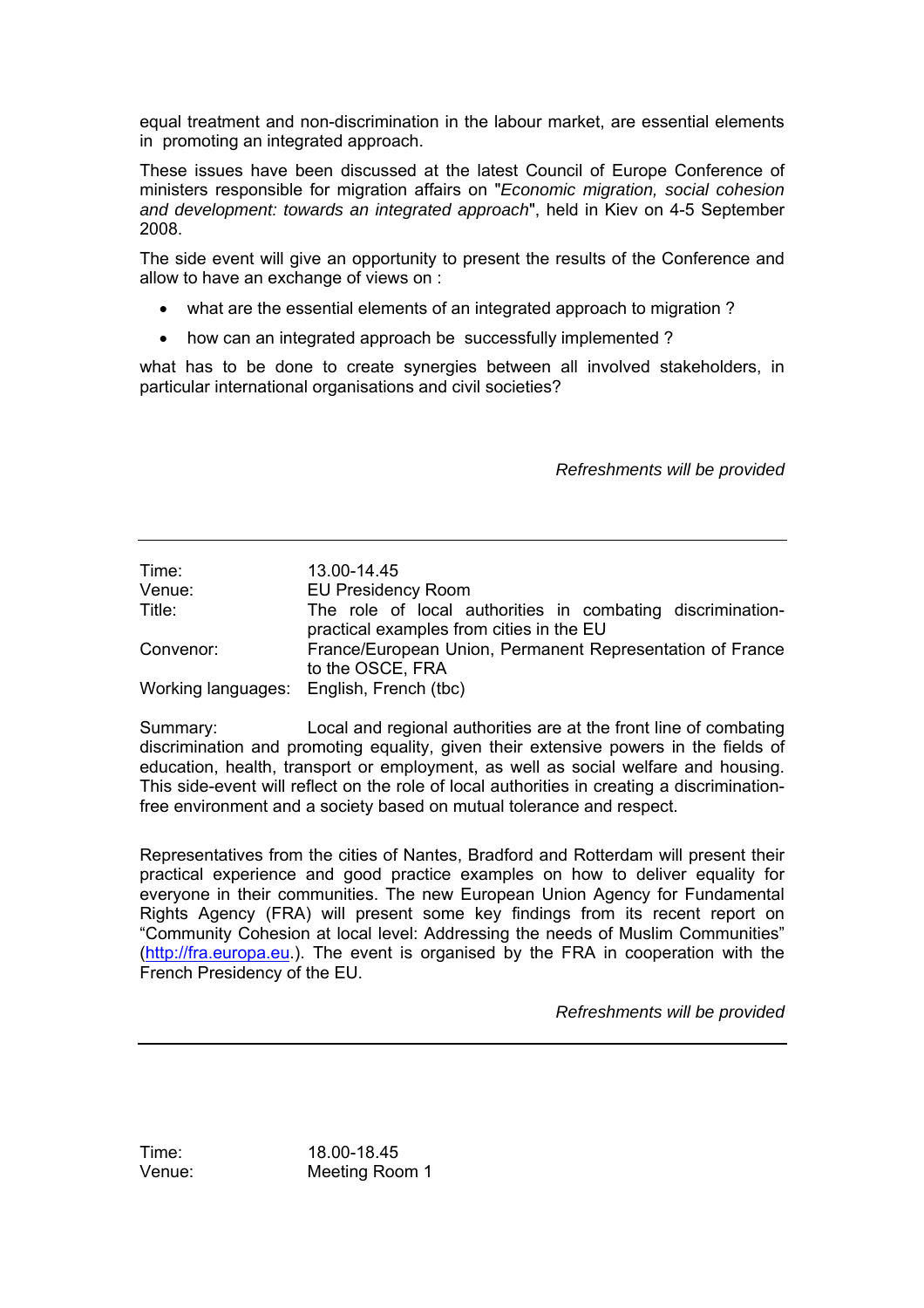| Title:            | Presentation of the Russian Jewish Museum of Tolerance-a |
|-------------------|----------------------------------------------------------|
|                   | means to promote tolerance and understanding and combat  |
|                   | anti-Semitism                                            |
| Convenor:         | American Jewish Committee/Russian Federation             |
| Working language: | English (commentary in Russian as needed)                |

Summary: The development of the Russian Jewish Museum of Tolerance in Moscow will draw on the experience and expertise of such major museums around the world. This unique endeavour, spearheaded by the Jewish Community of Russia, will recount the history of the Jewish people in Russia and place that story in the context of the great social and political trends of the 20th century. This will be a first opportunity for many to learn about this project directly from its founding director, Boris Moshkovits.

| Time:             | 18.45-20.00                                                          |
|-------------------|----------------------------------------------------------------------|
| Venue:            | Meeting Room 1                                                       |
| Title:            | Combating Antisemitism in the OSCE region                            |
| Convenor:         | Personal Representative of the OSCE CIO on Combating<br>Antisemitism |
| Working language: | English                                                              |

Summary: This rountable discussion deals with the threat of anti-Semitism in the OSCE-region and measures to combat this phenomenon. The discussion will focus on specific countries with respect to recent events and developments.

| Time:             | 18.00-20.00                                                              |
|-------------------|--------------------------------------------------------------------------|
| Venue:            | Meeting Room 3                                                           |
| Title:            | Addressing Homophobic Hate Crimes in the OSCE region                     |
| Convenor:         | COC Netherlands, Human Rights Watch, ILGA -Europe,<br>Human Rights First |
| Working language: | English                                                                  |

Summary: Each year numerous hate motivated incidents and hate crimes take place against lesbians, gays, bisexuals and transgenders. Such incidents are often not reported and documented, and perpetrators of such crimes often go unpunished. The OSCE report "Hate Crimes in the OSCE Region: Incidents and Responses 2006î signaled that out of 56 participating States only 10 reported that they include sexual orientation as grounds for bias and/or an aggravating circumstance within their national hate crime legislation.

During this side-event representatives of LGBT organizations from different OSCE partner States will present the situation in their respective countries regarding Hate Crimes incidents. They shall provide a State of the Art in regards to the inclusiveness of national legislation and shall share different best practices in combating hate crimes. Participants will have the opportunity to ask questions and discuss various issues with the presenters.

*Refreshments will be provided* 

**Tuesday, 07 October**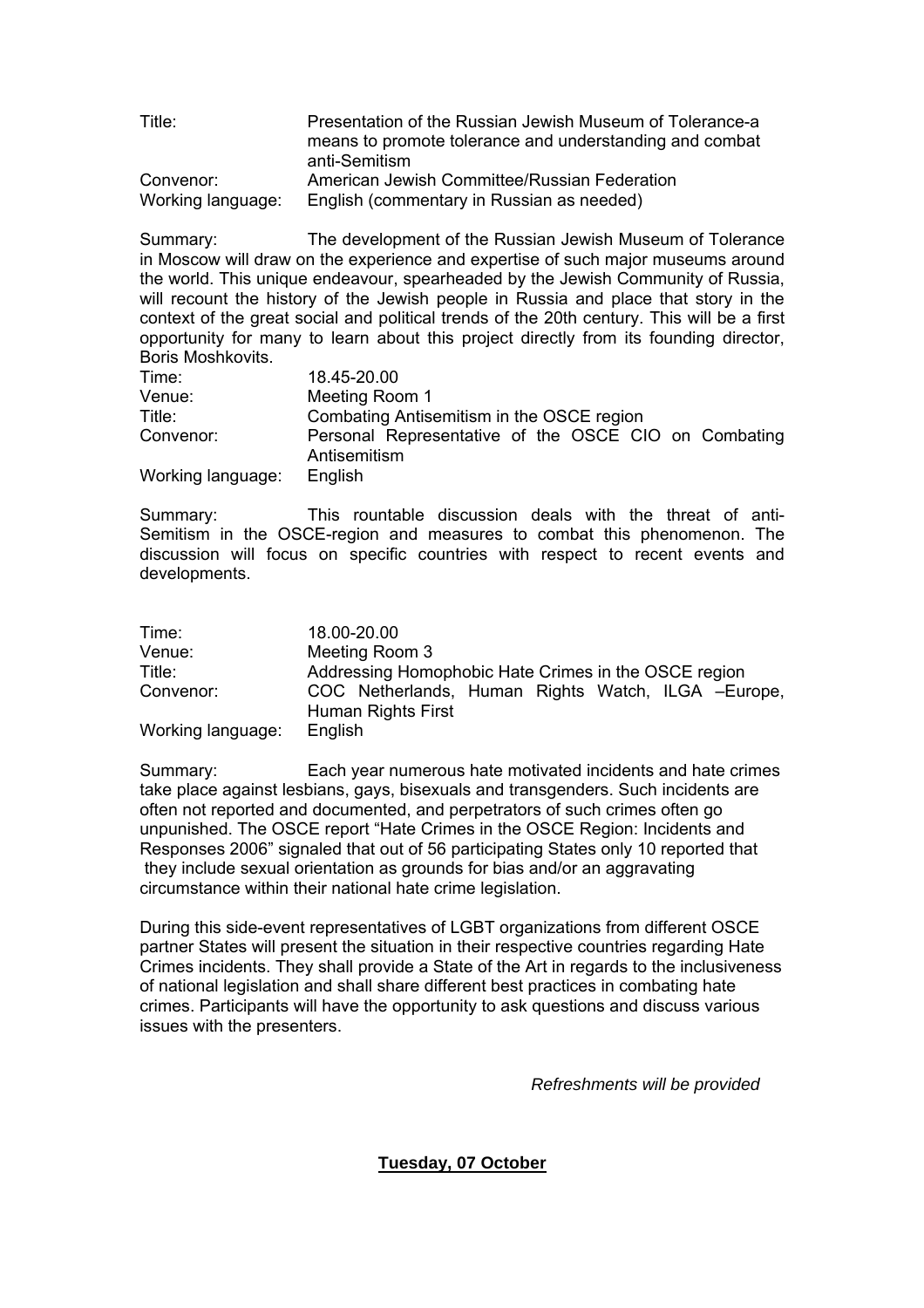| Time:             | 13.00-14.45                            |
|-------------------|----------------------------------------|
| Venue:            | Meeting Room 1                         |
| Title:            | Religious Freedom in US Foreign Policy |
| Convenor:         | US Mission to the OSCE                 |
| Working language: | English                                |

Summary: 2008 marks the 10 year anniversary of the International Religious Freedom Act, a bill passed by the US Congress that focused US foreign policy on the promotion and protection of religious freedom for all faiths around the world. Speakers will discuss how interfaith alliances formed to help pass the legislation and the mechanism that the Act established.

| Time:             | 13.00-14.45                |
|-------------------|----------------------------|
| Venue:            | Meeting Room 2             |
| Title:            | Christianophobia in Europe |
| Convenor:         | Europe for Crist           |
| Working language: | English                    |

Summary: Several international documents mention the term ìChristianophobiaî, i.e. irrational fear and hatred of Christians. The OSCE has a Personal Representative of the Chair in Office who focuses amongst other things also intolerance and discrimination against Christians. As the number of reported cases of Christianophobia is unfortunately increasing, the Vienna based international NGO has recently launched a website portraying selected incidents.

Dr. Martin Kugler, a historian and public affairs expert, will present selected cases as a basis of a common discussion.

The meeting will be held in English. For further information, please visit [www.christianophobia.eu](http://www.christianophobia.eu/) or contact Dr. Kugler at [office@kairos-pr.com](mailto:office@kairos-pr.com)

| Time:                                           | 13.00-14.45                                                                                                                                                                                                                                             |
|-------------------------------------------------|---------------------------------------------------------------------------------------------------------------------------------------------------------------------------------------------------------------------------------------------------------|
| Venue:                                          | Meeting Room 3                                                                                                                                                                                                                                          |
| Title:                                          | presentation of intolerance and discrimination<br>Video<br>acts against Raelian Religion from the french speaking<br>governements of Belgium, Canada, Switzerland and France<br>and debate on proposals for a better respect of religious<br>minorities |
| Convenor:<br>Working languages: French, English | European Raelian Religion                                                                                                                                                                                                                               |

Summary: Following a 20 min video documentary showing the facts of discrimination of the french speaking governements of Belgium, Canada, Switzerland and France against members of raelian religion a lecture debate will show and discuss proposals of solutions for a real respect of religious minorities in theses countries.

*Refreshments will be provided* 

| Time:  | 13.15-14.45         |
|--------|---------------------|
| Venue: | <b>Plenary Hall</b> |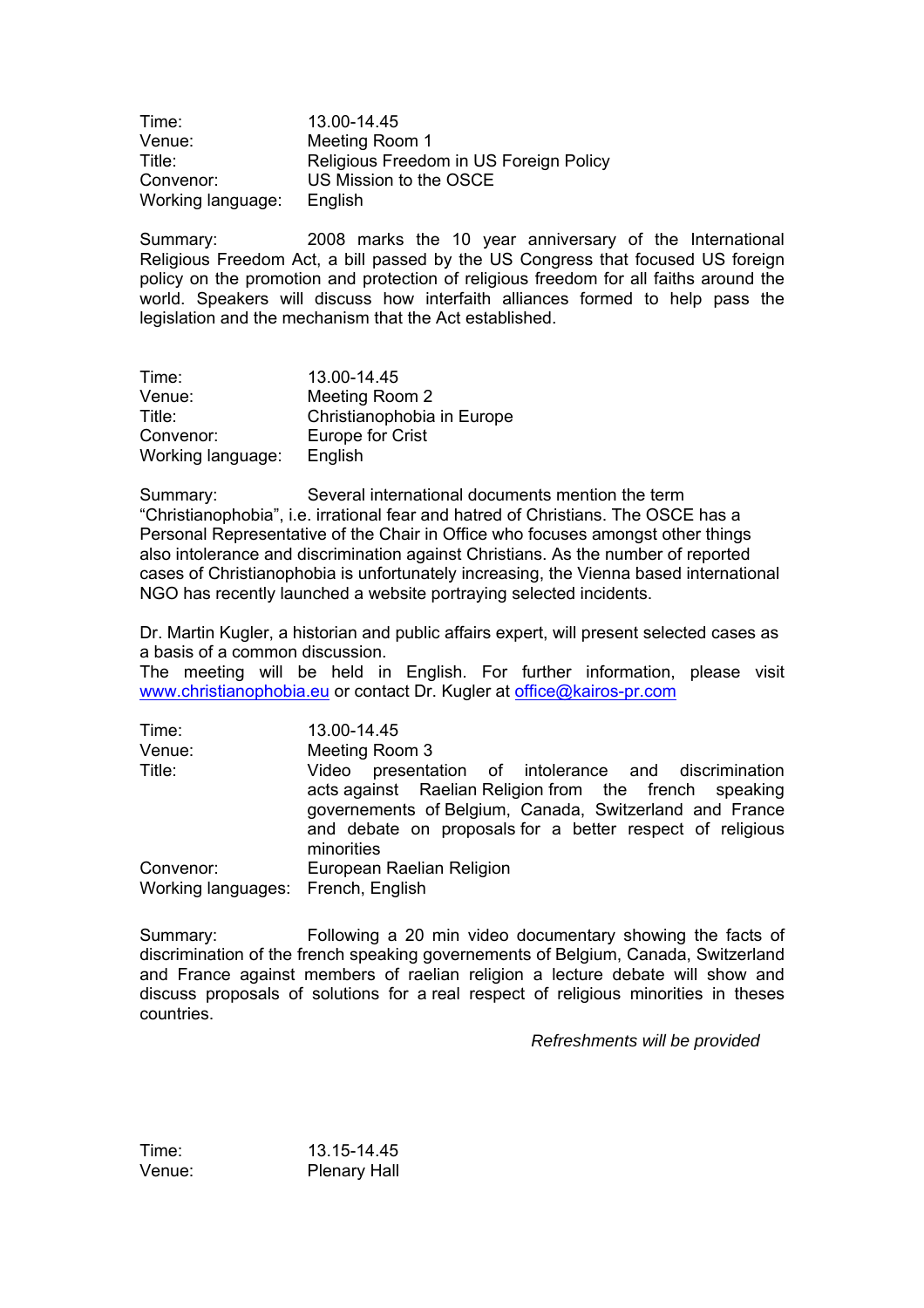| Title:                              | How can we respond to violations of freedom of religion or<br>belief? |
|-------------------------------------|-----------------------------------------------------------------------|
| Convenor:                           | Forum 18 News Sevice                                                  |
| Working languages: English, Russian |                                                                       |

Summary: The Helsinki Final Act acknowledges as one of its 10 guiding principles "respect for human rights and fundamental freedoms, including the freedom of thought, conscience, religion or belief". OSCE human dimension commitments repeatedly stress that freedom of religion or belief - which includes the right not to belief and to criticise religions - is fundamental to the human dimension and to the OSCE concept of security. Yet even though allowing everyone to fully participate in public life is a safeguard against conflict and instability, freedom of religion and belief violations continue to occur within OSCE participating States. Citizens continue to be harassed, jailed and even killed for peacefully exercising this fundamental human right. Yet encouragingly, citizens continue to try to peacefully exercise this right despite such pressure.

This side event, convened by Forum 18 News Service <[http://www.forum18.org](http://www.forum18.org/)>, will address the challenges of implementing freedom of religion and belief for all. After hearing from the ODIHR Advisory Council of Experts on Freedom of Religion or Belief, the Council of Europe's Venice Commission and the US Commission on International Religious Freedom on the mechanisms of their work, civil society speakers will suggest - using examples from the particular situations they work on how we can support all citizens in exercising their freedom of religion and belief. An open discussion will then follow on how to advance this key part of the OSCE concept concept concept concept  $\circ$  security.

The event will be chaired by Professor Malcolm Evans, Professor of Public International Law at Bristol University and member of the ODIHR Advisory Council of Experts on Freedom of Religion or Belief. Simultaneous translation from Russian to English and from English to Russian will be available.

# *Refreshments will be provided*

*-----------------------------------------------------------------------------------------------------------------* 

| Time:             | 18.00-20.00                                                                                                                                  |
|-------------------|----------------------------------------------------------------------------------------------------------------------------------------------|
| Venue:            | Meeting Room 1                                                                                                                               |
| Title:            | Homophobia – FRA's and Commissioner for Human Right's<br>work on combating discrimination based on sexual orientation<br>and gender identity |
| Convenor:         | <b>FRA/COE Commissioner for Human Rights</b>                                                                                                 |
| Working language: | English,                                                                                                                                     |

Summary: The EU Agency for Fundamental Rights and the Office of the Commissioner for Human Rights invite you to a side-event on *Combating discrimination on grounds of sexual orientation and gender*. Equal protection by EU anti-discrimination law has not yet been achieved for Lesbian, Gay, Bisexual and Transgender persons (LGBTs) living in many parts of the 27 European Union (EU)member states and 47 member states of the Council of Europe. The problems and discrimination faced by LGBTs in their every day lives is a major human rights issue. International law clearly prohibits discrimination on various grounds including sexual orientation. The European Court of Human Rights has been crucial in clarifying the legal framework related to LGBTs. In significant rulings, the Court has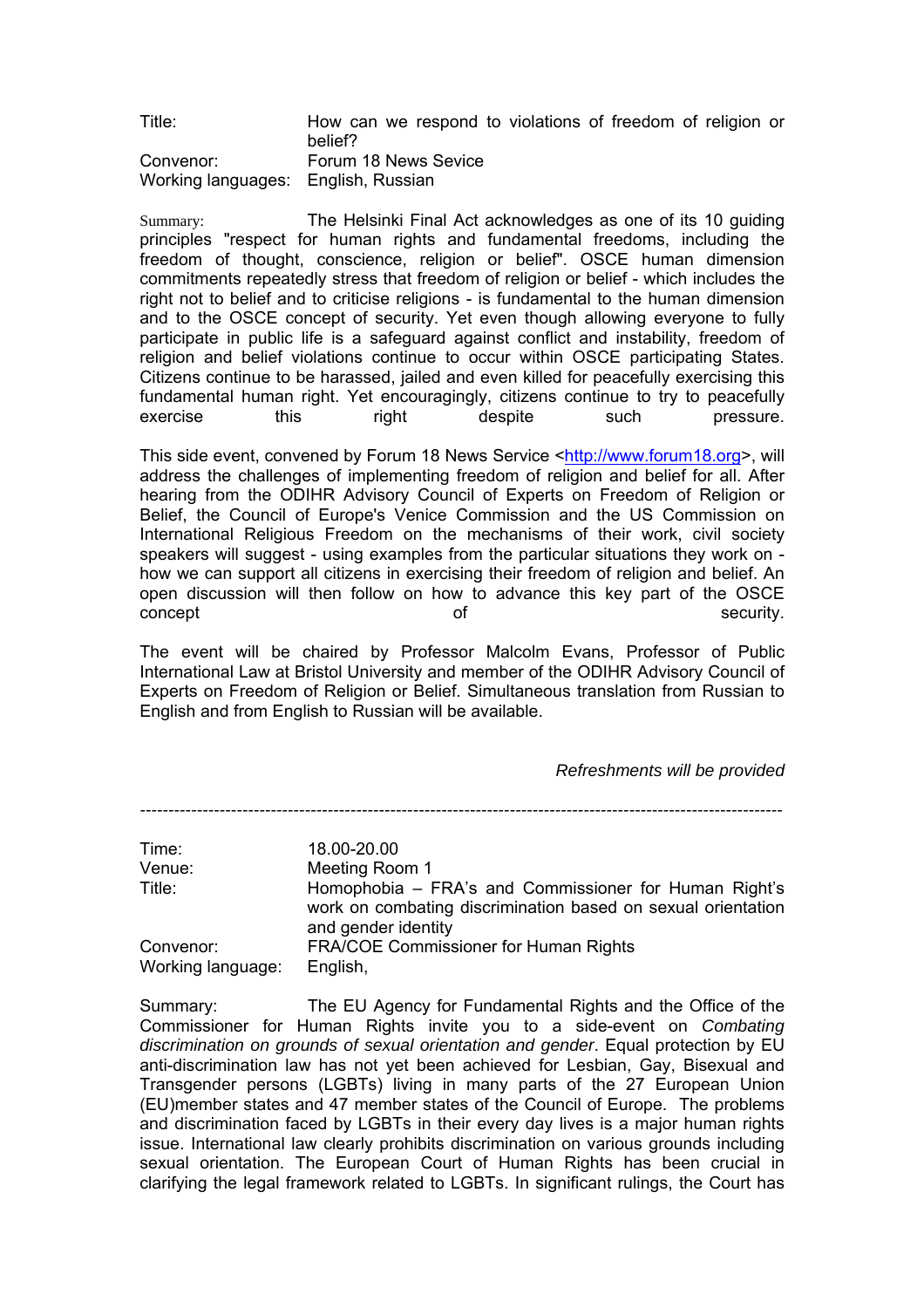ruled that consensual sexual relations in private, between adults of the same sex, must not be criminalised; that there should be no discrimination when setting the age of consent for sexual acts; that homosexuals should also have the right to be admitted into the armed forces; that same sex partners should have the same right of succession of tenancy as other couples; and that sexual orientation cannot be used as a ground to discriminate when child custody is granted. The Court has also ruled that changes of gender in identity documents should be authorised for transsexuals. The Court also affirmed the freedom of assembly for LGBTs. In the EU, until now Community legislation (Directive 78/2000) prohibits direct and indirect discrimination, as well as harassment on grounds of sexual orientation, but only in employment. There is a growing debate within the EU regarding the extension of the much more comprehensive protection of the Race Equality Directive (43/2000) to cover other grounds, such as sexual orientation, disability, age, religion and belief. In this context, the FRA responded to a specific request from the European Parliament to prepare a comprehensive study on homophobia and discrimination on grounds of sexual orientation. A project covering the EU 27 was put in place to prepare a comprehensive comparative analysis looking at the legal and the sociological aspects of issues affecting LGBT people in the European Union. At the side event, the FRA will present results of the studies on legal aspects of issues affecting LGBT people. The office of the Commissioner for Human Rights will reflect on the results of the study and elaborate on the LGBT Human Rights Monitoring Project his office is implementing. The Finnish Chairmanship in Office will also provide a short statement on the topic of the side event.

## *Refreshments will be provided*

| Time:                               | 18.00-20.00                                                |
|-------------------------------------|------------------------------------------------------------|
| Venue:                              | Meeting Room 2                                             |
| Title:                              | <b>Places of Worship</b>                                   |
| Convenor:                           | Advisory Council of the ODIHR Advisory Panel on Freedom of |
|                                     | Religion or Belief                                         |
| Working languages: English, Russian |                                                            |

Summary: The side event will be opened with a general introduction on the issue of places of worship in the context of the right to freedom of religion or belief. Three short presentations will focus on specific questions: the right to have a place of worship; the protection of places of worship; places of worship and security policies.

#### *Refreshments will be provided*

| Time:                               | 18.00-20.00                                                                                               |
|-------------------------------------|-----------------------------------------------------------------------------------------------------------|
| Venue:                              | Meeting Room 3                                                                                            |
| Title:                              | Briefing for the HDIM delegates "Preventing the racial and<br>religious intolerance in Russian Federation |
| Convenor:                           | Moscow Bureau for Human Rights                                                                            |
| Working languages: English, Russian |                                                                                                           |

Summary: The briefing will be given by the Director of Moscow Bureau for Human Rights, the member of Public Chamber of RF, Mr. Alexander Brod, and the Executive Director of Moscow Bureau for Human Rights, the member of the Union of Journalists of RF, the expert in the National policy affairs Ms. Natalia Rykova.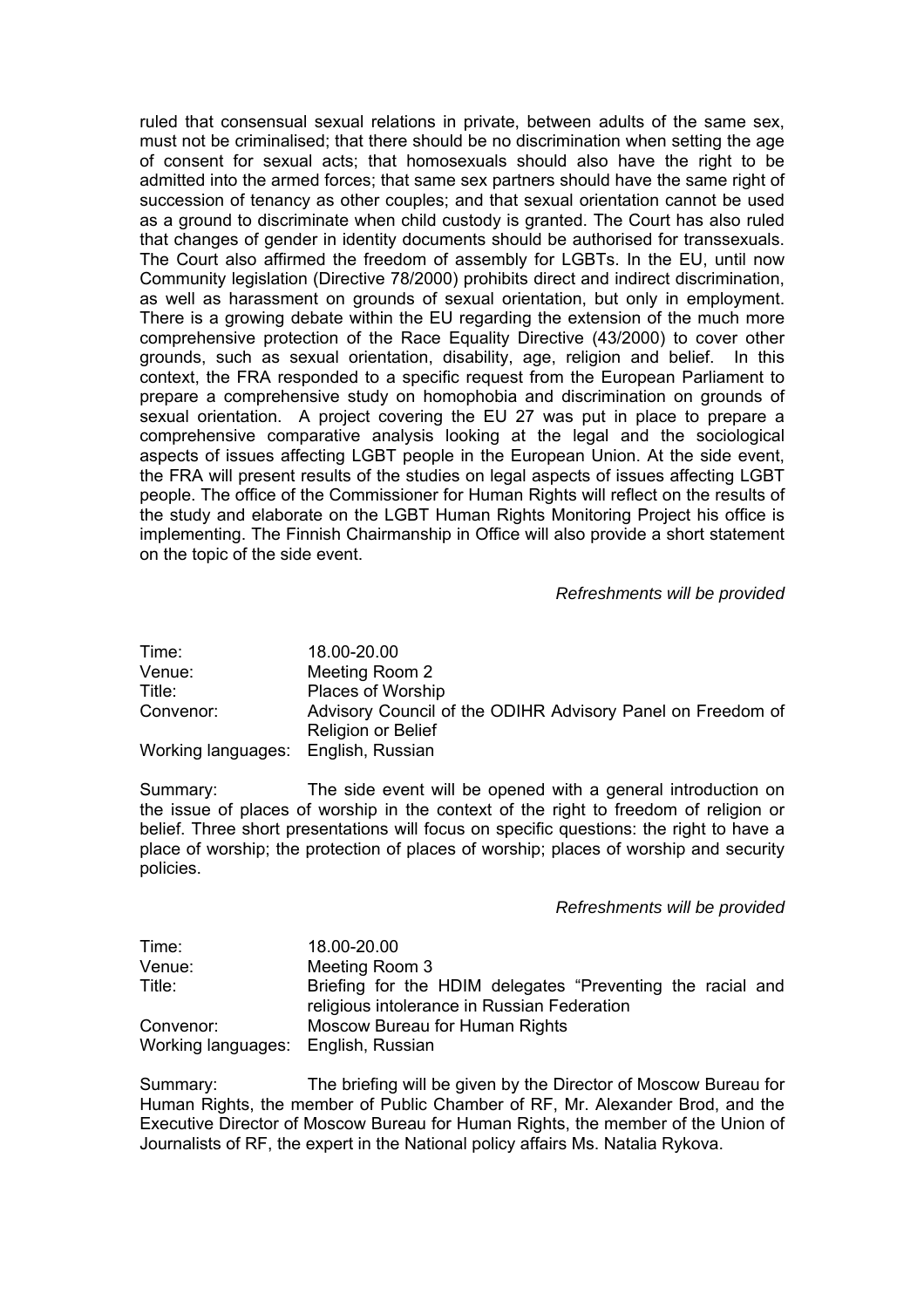Moscow Bureau for Human Rights will represent the statistics of hate crimes caused by xenophobia at the territory of Russia and estimate the actions of law enforcement bodies and judicial system of Russia aimed to fight xenophobia. It will also present NGO efforts in this field and provide the recommendations of Public Chamber of Russian Federation "Raising the tolerance in society and resistance to extremism".

The experts of Moscow Bureau for Human Rights will also represent their program ìPrevention the racial and religious intolerance in Russian Federationî and report on the situation in the republics of Ingushetia, Dagestan, Chechnya and in the republics of Abkhazia and tell about the last events in South Ossetia – from eyewitness point.

There will also be shown the documentary film "The Shadow of swastika" produced by Moscow Bureau for Human Rights. The film puts a question: Why in the country, defeated the fascism, the works of the Third Reich's ideologists are being published and the most dismal xenophobia myths are being disseminated?

## **Wednesday, 08 October**

| Time:             | 13.00-14.45                                                        |
|-------------------|--------------------------------------------------------------------|
| Venue:            | Meeting Room 1                                                     |
| Title:            | Trafficking – linking countries of origin, transit and destination |
| Convenor:         | Sweden                                                             |
| Working language: | English                                                            |

Summary: Trafficking is a priority area where the OSCE and the Council of Europe have decided to strengthen its cooperation. Sweden (presently chairing the Council of Europe) sponsors a side event to highlight the need for further systematic international cooperation to combat trafficking at all levels. At the seminar a panel of experts and representatives from civil society will be discussing how governments and civil society can improve the cooperation across borders to address both the demand and supply side of trafficking. How can countries of origin, transit and destination assist and complement each other better in the fight against trafficking in order to change attitudes and conditions that can influence the demand for trafficking and the supply of victims?

The panel will be lead by the OSCE Special Representative and Co-ordinator for Combating Trafficking in Human Beings Eva Biaudet.

## *Refreshments will be provided*

| Time:             | 13.00-14.45                                     |
|-------------------|-------------------------------------------------|
| Venue:            | Meeting Room 2                                  |
| Title:            | Launch of Report on Expert Meeting on Security, |
|                   | Radicalization and the Prevention of Terrorism  |
| Convenor:         | <b>ODIHR</b>                                    |
| Working language: | English                                         |

Summary: The Expert Meeting on Security, Radicalization and the Prevention of Terrorism was convened in order to provide a forum for practitioners, academics and other experts working in the field of radicalization and terrorism prevention to exchange of views on three practical topics where religion and security intersect: religion in prisons and detention facilities; issues related to religious/ethnic/racial profiling; and surveillance and security re religious sites and communities. The event brought together approximately 60 participants from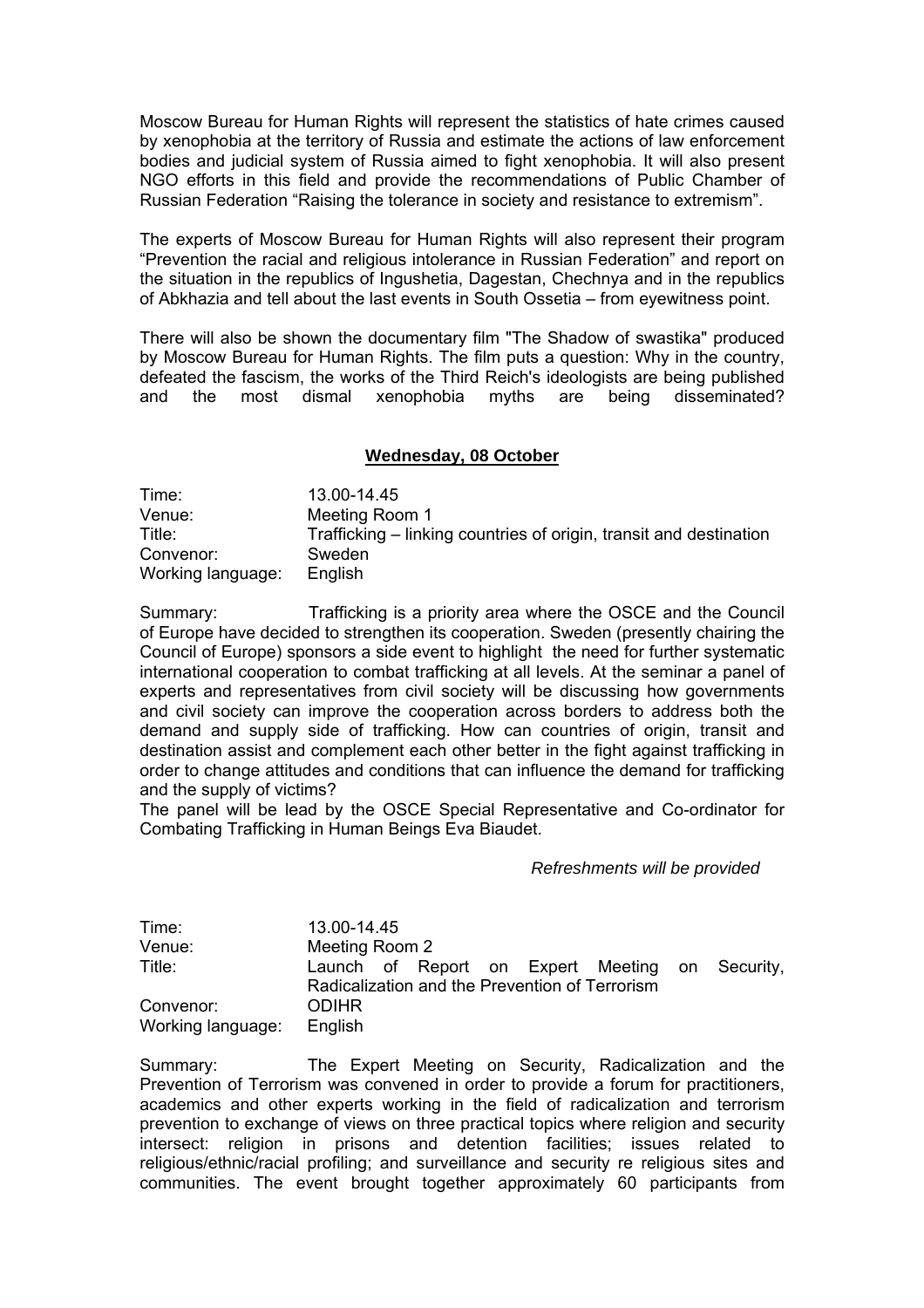governments of participating States, civil society, and academia, as well as from ODIHR, the OSCE Action against Terrorism Unit, and the Council of Europe. The entire Meeting was held under the Chatham House Rule to allow for a frank and constructive dialogue.

The Side Event will provide an opportunity to discuss the report of the meeting, and possible next steps, together with members of the ODIHR Panel of Experts on Freedom of Religion or Belief who served as moderators at the meeting as well as ODIHR staff and others interested or working on these issues.

## *Refreshments will be provided*

| Time:                               | 13.00-14.45                                                 |
|-------------------------------------|-------------------------------------------------------------|
| Venue:                              | Meeting Room 3                                              |
| Title:                              | Joining forces on Migrant protection                        |
| Convenor:                           | Migrant Rights Network, UK, Migrant Rights Centre, Ireland, |
|                                     | Sana Sezim Kazakhstan, Hotline for Migrant Workers, Israel. |
| Working languages: Russian, English |                                                             |

Summary: The need to improve the protection of migrants is key to many specialised fields of policy and legal development emerging in recent years. But both government and civil society actors engaged with issues relevant to trafficking for sexual exploitation, labour exploitation, the exploitation of children or migration are rarely joining forces, consolidating what they know and developing comprehensive responses. Instead action on these issues is highly specialised, piecemeal and in the long term failing to stem the occurrence of exploitation, irregular migration and criminality. This event brings together a number of civil society organisations dealing with different aspects of migrant protection and trafficking calling for recognition of the fact that much can be gained through the cross-fertilisation

## *Refreshments will be provided*

| Time:                               | 13.15-14.45                                                                             |
|-------------------------------------|-----------------------------------------------------------------------------------------|
| Venue:                              | <b>Plenary Hall</b>                                                                     |
| Title:                              | Setting the Record Straight: realities for human rights<br>defenders in the OSCE region |
| Convenor:                           | <b>Freedom House</b>                                                                    |
| Working languages: English, Russian |                                                                                         |

Summary: There are numerous reports generated each year about the human rights situation in OSCE participating States. However these reports do not always accurately represent the challenges activists face as they work to promote human rights and democracy in their countries. This panel discussion will feature representatives, including some from States where challenges to Human Rights Defenders are most acute, who will share their personal experiences and those of their colleagues.

*Refreshments will be provided*

-------------------------------------------------------------------------------------------------------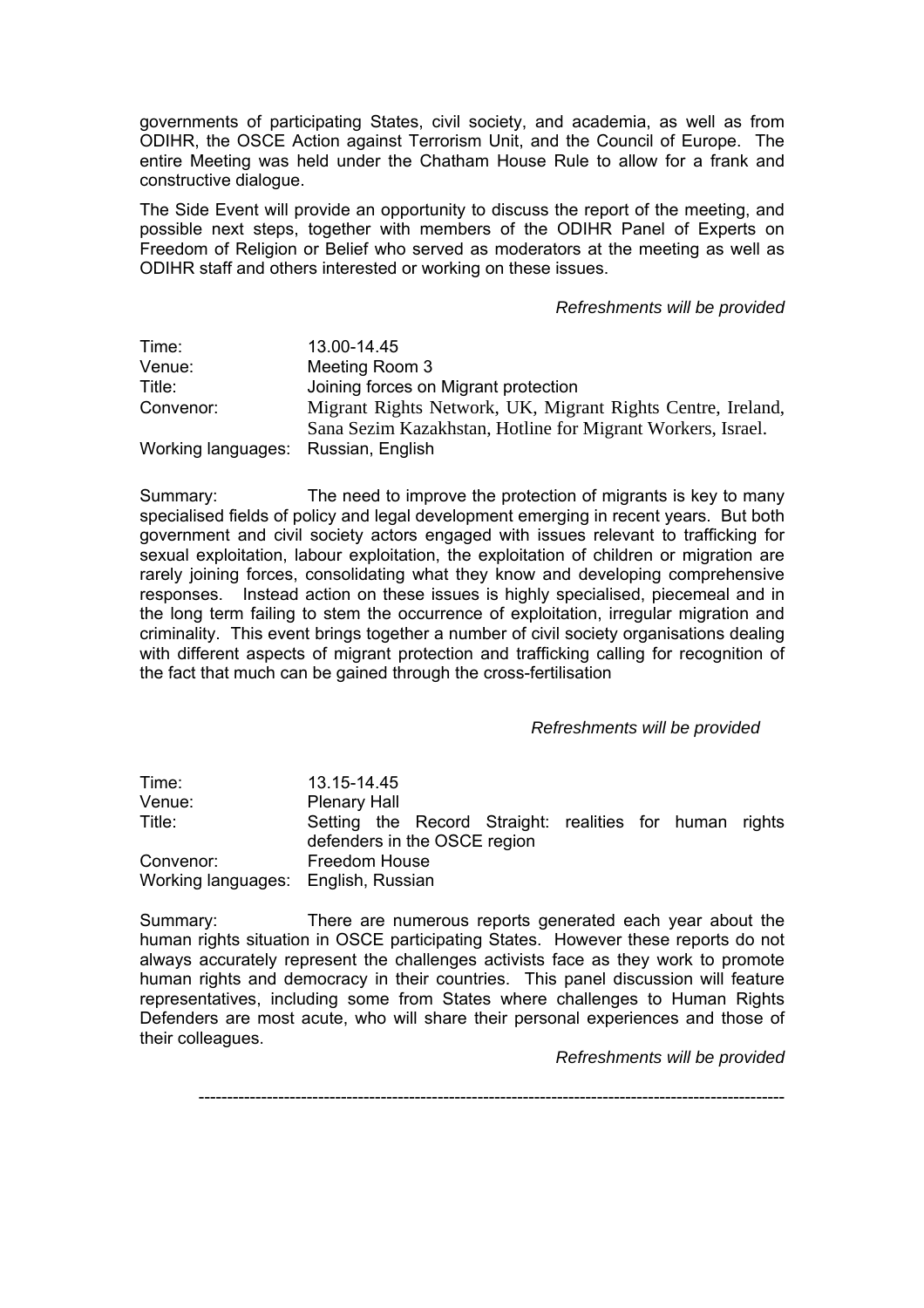| Time:                               | 18.00-20.00                                                                                                  |
|-------------------------------------|--------------------------------------------------------------------------------------------------------------|
| Venue:                              | Meeting Room 2                                                                                               |
| Title:                              | Making Compensation for trafficking victims come true: next<br>steps for civil society and government actors |
| Convenor:                           | <b>ODIHR Anti-trafficking</b>                                                                                |
| Working languages: English, Russian |                                                                                                              |

Summary: The ODIHR published a report on compensation practices in 8 OSCE participating States in May of this year. The report showed that although several binding instruments of international law and domestic legal systems establish the right of trafficked persons to compensation, legal remedies for compensation are rarely used. There are numerous reasons for this: not least that States still fail to identify and assist trafficked persons, and therefore disable trafficked persons from making any legal claims; and that compensation remains a low priority for law enforcement and prosecutors. Many though believe that this is a serious issue and on behalf of victims of trafficking are taking up the challenge of making compensation a reality. This event brings together Anti-Slavery International, ABA-CEELI, the International Trade Unions Congress and the Moldovan Association of Women in Legal Careers to present on the measures being taken to push forward the agenda for compensation.

*Refreshments will be provided* 

Time: 18.00-20.00 Venue: Meeting Room 3 Title: Freedom of Religion or Belief: Views at odds Convenor: European Humanist federation Working languages: English, French, Italian

## Summary:

♦ Demonizing Christianity, or deliberately mocking and undermining central tenets of the Christian faith as a means to promoting the rights of other groups is a clear and flagrant contradiction to the religious freedom and mutual respect that all people should enjoy, not to mention the work of building a more just and peaceful community. Such practices and must be seen for what they are: a subversive attempt to dismantle the progress made thus far in the promotion of tolerance and nondiscrimination. (*Monsignor Anthony R. Frontiero, representative of the Holy See, HDIM 2007, session 2*)

♦ Mockery of religion may be in bad taste but it is an inalienable part of freedom of speech. Mockery may sometimes amount to incitement to hatred, but only in very limited circumstances. Religion is generally hugely privileged in our communities. It is often worthy of respect  $-$  but human rights belong to individuals, not to institutions or religions, and attempts to extend human rights to religion itself and to religious institutions are a false and dangerous development that is to be resisted. (*David Pollock, president, European Humanist Federation, HDIM 2007, session2*)

The European Humanist Federation believes that the rule of law, in a context of uncompromised human rights, acknowledges the right for all civil society actors to take part in debate in the public forum in a spirit of recognising differences and not expecting privilege. The religious should not be silenced in the public arena but freedom of religion, like all human rights, belongs exclusively to individuals and cannot be allowed to curtail freedom of expression.